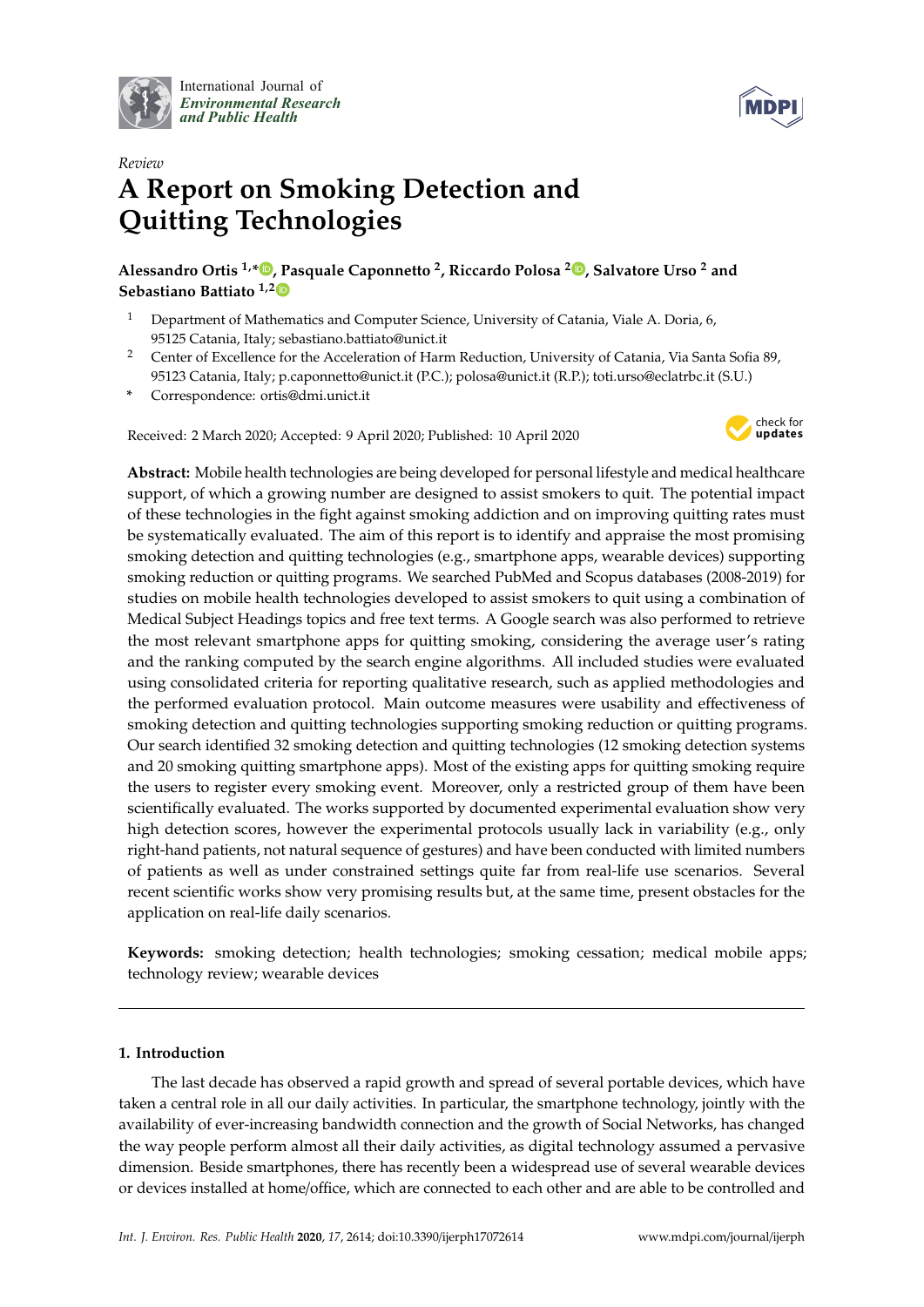actuated just by a simple smartphone app. Such a device ecosystem is aimed to make our devices and environments more "smart" (e.g., smart homes, smart offices, etc.). Indeed, specific sensors included in both wearable and remote devices can record specific parameters related to the monitored person or environment and share such data with the other devices. The data coming from different devices can be further processed and analysed jointly, with the aim to get insights and create value for the user experience. This provides opportunities for both capturing data and supporting users. A new innovative application of smart devices technology is the support for smoking cessation treatments.

In this paper, we present and discuss the state-of-the-art in technology focusing on automatic smoking detection and smoking quitting systems. An automatic smoking detection system is a technological solution designed to infer the number of cigarettes that have been smoked by a subject within a period of observation. This definition includes approaches that require the minimal intervention by the user (i.e., automatic), handling all the steps involved toward the detection of smoking events, from the extraction of sensory data to the final inference, the opposite of solutions that rely on participant self-report (i.e., diary apps). In particular, this paper presents and compares the different smartphone applications (i.e., apps), wearable technologies for automatic smoking detection, and all the other cases in which technology can support smoking cessation interventions. In the following sections, the most relevant smartphone apps and systems designed to help people stop smoking are presented and compared. A summary of the revised solutions to help users quit smoking is presented in the final Section.

#### **2. Materials and Methods**

For the purposes of this research, we considered a first group of restricted papers detected by means of an exhaustive electronic search for relevant literature. Then, pertinent articles were exploited as seed papers to extend the selected papers. In particular, we conducted a search of recent papers using PubMed and Scopus databases with the terms "smoking detection system" and "sensors for smoking detection", considering papers published in the last ten years. This first research returned a total of 31 unique documents. References from the resulting articles have been further analysed for relevant content, considering the papers' aims, the employed devices, key results and insights. Since the use of wearable devices for smoking detection is rather new, most of the retrieved works are related to products currently under evaluation, or still at an experimental prototype stage. The smoking quitting apps were selected as follows: First, a Google search with the term "quit smoking apps" was performed. Then, from the first page of results, the entries related to sponsored links promoting a specific app were excluded. The resulting links were related to a list of blogs dedicated to health topics (e.g., healtline.com). Then, from the resulting list of apps, we selected the apps that report a high average feedback rating provided by the users in the Android and iOS app stores (i.e., rating 4/5 or higher). Apps that were not available in the English language were excluded. We categorized the reviewed technologies into two groups: smoking detection systems and smoking quitting apps. Within each distinct group, we also highlighted when a work was supported by scientific papers assessing its effectiveness or has been approved by a scientific advisory committee, which have been included in the references.

#### **3. Smoking Detection Technologies**

In this paragraph, we describe a group of technologies aimed to detect smoking events. The most clear and important benefits from these approaches is that the user is not required to log each smoked cigarette or smoking event, and, therefore, an objective reporting of smoking events is provided in real-time. Some of these technologies are still under evaluation, others are available on the market. Most of these technologies are based on the interaction between the smartphone app and a wearable device, typically an armband or a smartwatch, aimed to detect the smoking events by the algorithmic analysis of special movements performed by the user (i.e., hand-to-mouth motion). The first research attempts to investigate the detection of smoking events were carried out by Lopez-Meyer [\[1\]](#page-16-0), in which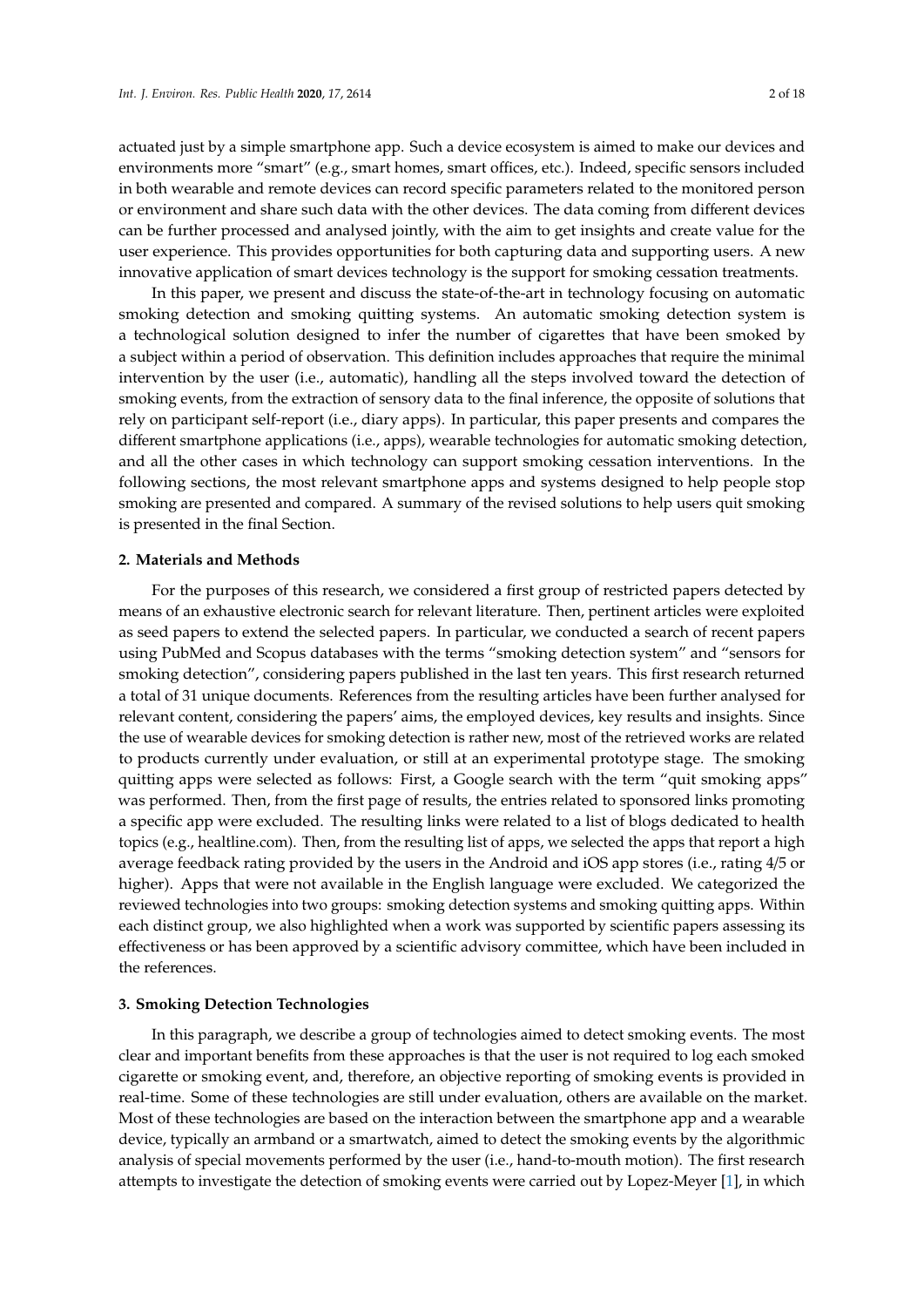the authors present a prototype system for automatic smoking detection. The system includes different sensors able to capture hand-to-mouth gestures and the tidal volume during respiration. The patient wears a radio frequency (RF) sensor on the wrist, and a receiver (i.e., antenna) on the chest. The receiver detects a signal whose strength is proportional to its distance to the RF sensor. Therefore, the antenna records different signal strengths, related to the distance from the RF on the user's wrist. At the same time, a commercial Respiratory Inductive Plethysmograph (zRIP) captures the change in the volume of the user's lungs, by means of thoracic (TC) and abdominal (AB) elastic sensor bands (see Figure [1\)](#page-2-0). The sensor signals are analysed by a Support Vector Machine (SVM) classifier (see the Glossary) to detect smoking actions. Twenty regular smokers (i.e., carbon monoxide breath sample > 10 ppm) were selected, 10 males and 10 females, aged between 19 and 27 (see Table [1\)](#page-5-0). The participants were asked to perform 12 different activities, including smoke a cigarette while sitting or standing. In particular, the selected activities were:

- 1. Sitting comfortably
- 2. Reading aloud
- 3. Standing still
- 4. Walk on a treadmill in a self-selected slow pace
- 5. Walk on a treadmill in a self-selected fast pace
- 6. Use a computer to browse the Internet
- 7. Eat food using the hands and drink from a cup
- 8. Eat food using silverware and drink using a straw
- 9. Walk outside the laboratory building
- 10. Smoke a cigarette while sitting
- 11. Rest in sitting position
- <span id="page-2-0"></span>12. Smoke a cigarette while standing



**Figure 1.** Sensors of the system presented in Reference [\[1\]](#page-16-0).

The signals were stored on a microSD card flash memory and then processed offline. The smoking detection rate (i.e., recall) was 80%. The recall is the ratio between the number of correctly detected smoking events (true positives) and the total number of smoking events within a session (total positives). Hence, this metric quantifies the percentage of success on detecting the smoking events (see Appendix [A—](#page-15-0)Classification Quality Measures). Although the work in Lopez-Meyer [\[1\]](#page-16-0) implemented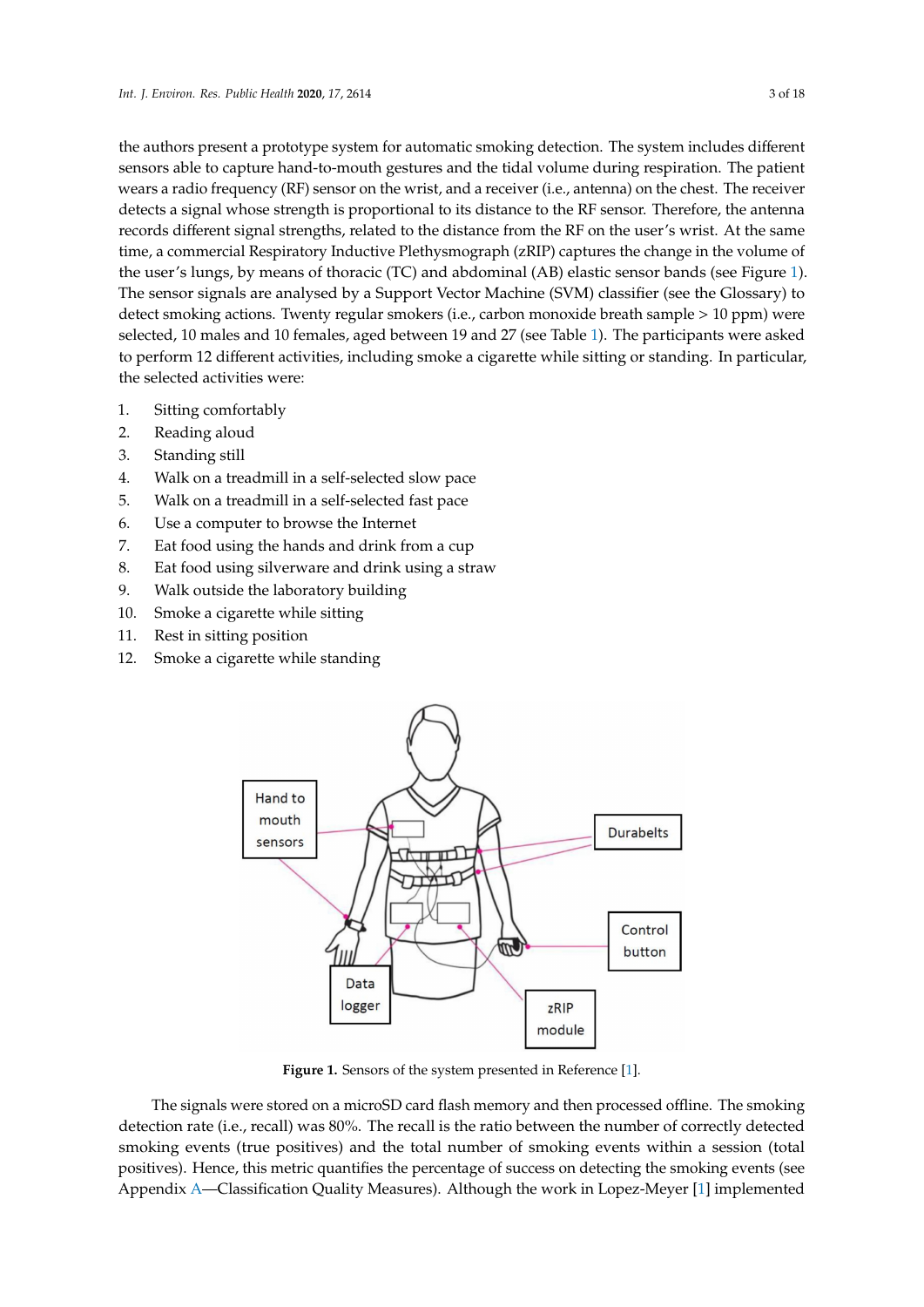just a prototype, the achieved results represent the first step towards the implementation of an automatic smoking detection system.

The work in Patil [\[2\]](#page-16-1) performed the same experiments proposed in Lopez-Meyer [\[1\]](#page-16-0), by focusing on the analysis of the factors that affect the output quality of the Respiratory Inductive Plethysmograph (RIP) sensor. These factors include anthropometric variables such as gender, body mass index (BMI), dominant hand and the posture during smoking (sitting or standing). Indeed, subjects with different anthropometric characteristics (e.g., man and woman) may exhibit different types of breathing (abdominal or thoracic). The results of this study highlighted that the anthropometric characteristics of the person have a direct impact on the quality of the acquired signals and, hence, on the classifier performances. In particular, it was shown that posture (i.e., standing or sitting) and BMI (i.e., normal, overweight or obese) categories have a significant impact on the quality of breathing signals. Two different classification models have been developed. The individual models (which were subject-specific) achieved an average detection rate (i.e., recall) of 68%, whereas the group model (which was subject-independent) achieved an average recall of 61%.

The work in Lopez-Meyer [\[3\]](#page-16-2) presents the design and the evaluation of a system based on a proximity sensor that captures hand-to-mouth gestures and detects smoking events, similar to the one described in Reference [\[1\]](#page-16-0). Differently than the previous work, this system does not need to capture the tidal volume during respiration. Figure [2](#page-3-0) shows an example of the proposed system [\[3\]](#page-16-2). The data collection involved 20 participants, 10 males and 10 females, aged between 19 and 27. The volunteers were considered regular smokers based on the carbon monoxide breath measure higher than 10 ppm sampled at the time of the experiments. The participants performed the same 12 daily activities defined in Reference [\[1\]](#page-16-0). The smoking gesture has been detected performing specific thresholding on time and amplitude values: when the signal amplitude is higher than a pre-defined value, a hand-to-mouth (HTM) gesture is detected, then, gestures with duration atypical to smoking-related gestures are filtered. The experiments showed a smoking detection rate (i.e., recall) of 90% (see Appendix [A—](#page-15-0)Classification Quality Measures).

<span id="page-3-0"></span>

**Figure 2.** Schematic representation of the system showing the radio frequency (RF) transmitter and the receiver, as implemented in Reference [\[3\]](#page-16-2).

The work described by Cole et al. [\[4\]](#page-16-3) represents one of the first steps towards the development of methods by employing a commercial smartwatch inertial sensory data instead of a prototypal system of sensors, with the end-goal of integrating the proposed method in a novel real-time intervention for smoking cessation. It presents a Machine Learning system based on the use of an Artificial Neural Network (ANN) able to detect smoking events using only the accelerometer data collected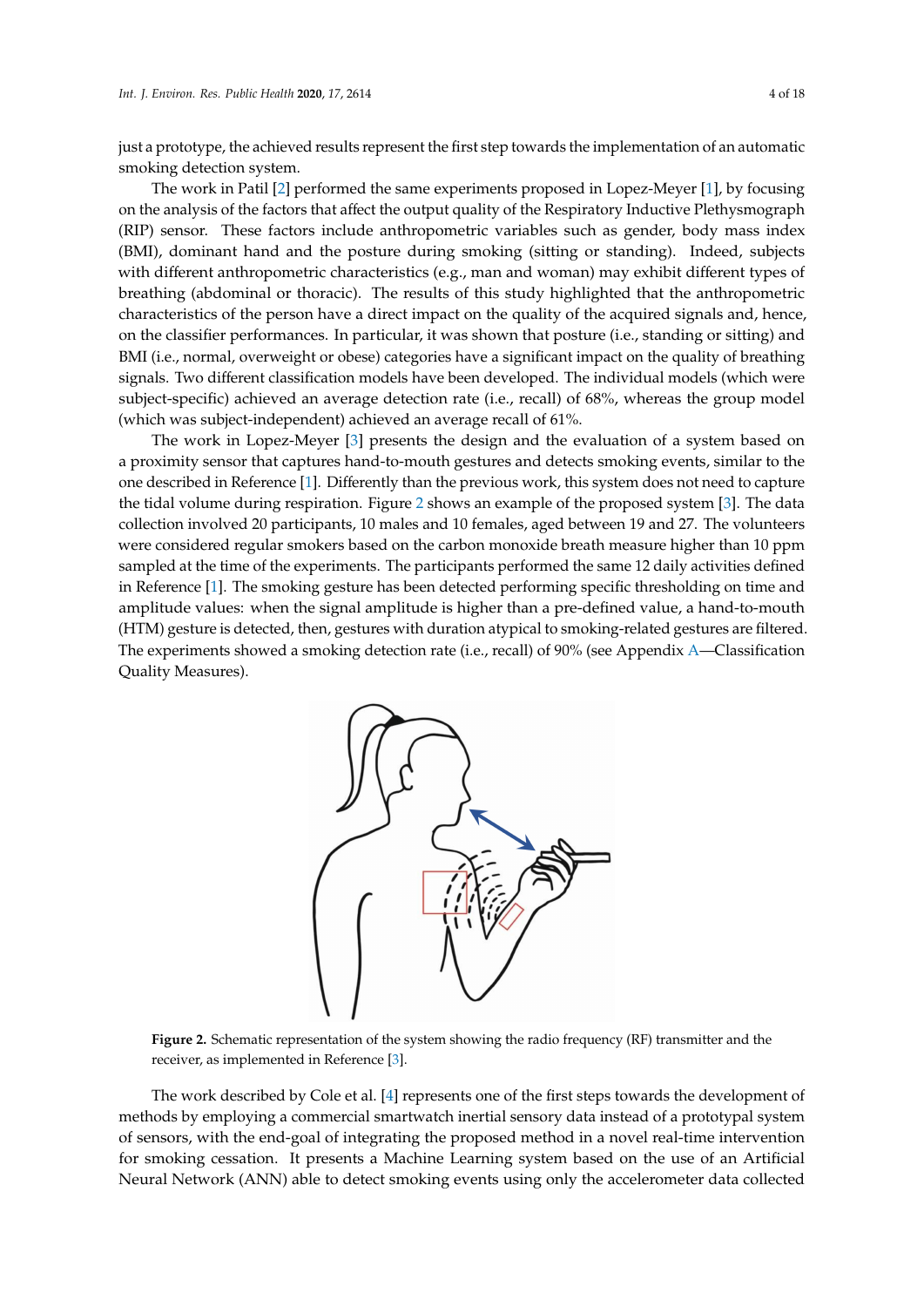via a smartwatch. This evaluation is based on an exploratory work, which demonstrated that the 3-axis accelerometer signal is enough to identify smoking gestures presented in Cole [\[5\]](#page-16-4). In particular, the x-axis is useful to detect smoking actions, whereas the y- and z-axes are helpful to eliminate other hand-to-mouth actions that may closely mimic that of smoking (e.g., eating, drinking and scratch of nose). The authors collected 120 h of accelerometer data using a smartphone and a smartwatch. Participants were provided with an Asus Zenwatch and an Android mobile. Participants were engaged in various daily activities, performing a self-reporting of smoking events. The true positive detection rate (i.e., recall) was 89%, whereas the false positive rate was 2.1% (see Appendix [A—](#page-15-0)Classification Quality Measures).

Detection of smoking events can also be identified by analysing 3-axis gyroscope raw signals that are obtained by any Android Wear and sent to a smartphone, as in Maramis [\[6\]](#page-16-5). A set of features extracted from the raw signals has been properly designed while the experiments were focused on the assessment of the discriminability potential of the features.

The authors of Shoaib [\[7\]](#page-16-6) present SmokeSense, an online activity recognition system that logs data from various sensors and runs the activity recognition process in real-time and directly on the sensory devices (i.e., Android smartwatch). The performances on smoking detection have been evaluated under several variants of smoking (such as sitting, standing, walking, biking and other similar activities performed while smoking). Although this technology achieved a smoking detection rate of 89%, the experiments involved a limited number of participants (i.e., 11 participants for the general classifier evaluation and only 1 participant for the subject-specific evaluation). Therefore, the obtained results can be considered as just indicative (see Table [1\)](#page-5-0).

The Case Western Reserve University (CWRU) developed a smoking cessation system able to perform the detection of smoking activities in real-time, based on the analysis of the movements registered by two armbands [\[8\]](#page-16-7). The system has three main components: the software application component, which consists of the quitting plan and mindfulness training, the activity recognition component, composed by the armbands' raw signal data collection and the classification algorithm, and the Internet service component, that includes the message service and cloud sharing. In this paragraph, we focus on the second component, aimed to perform the detection of smoking activities, whereas the other two components will be described in the section concerning the smoking cessation tools. The activity recognition algorithm is based on a Long-Short-Term Memory (LSTM) neural network (see the Glossary). An LSTM is an artificial neural network specifically designed to analyse sequential data and time series. In this case, it is exploited to analyse the sequence of gestures of the user transmitted by the two armbands. In particular, the signal is segmented considering a pre-defined sequence length. Then, the features extracted from the sequential raw signal are the mean value, the standard deviation, the maximum value, the minimum value, the interquartile range and mean absolute deviation. The sequence of such features is then used as input to train the LSTM neural network. The experiments performed in the paper take into account six motions similar to smoking activity, such as answering the phone, drinking coffee, drinking water, sitting, standing and walking. The evaluation results are very interesting, as they show that the smoking activity recall (i.e., capability to correctly detect smoking motions) was 98.5%, the smoking activity precision was 76.8%, while the overall accuracy of the 6 motions was 72.6% (see Appendix [A—](#page-15-0)Classification Quality Measures). Despite the impressive results, the experiments have been conducted in a very constrained way. Indeed, each activity was performed by applying a specific sequence of sub-actions for each hand. For example, the protocol for the activity "smoking" is the following:

- Both hands on the desk,
- Right hand: light the cigarette, left hand: block the wind,
- Right arm: raise near the mouth and inhale once and then put down, left arm: put down.

Such a structured and constrained way to record the signals associated to activities affects the interpretation of the very high achieved performances.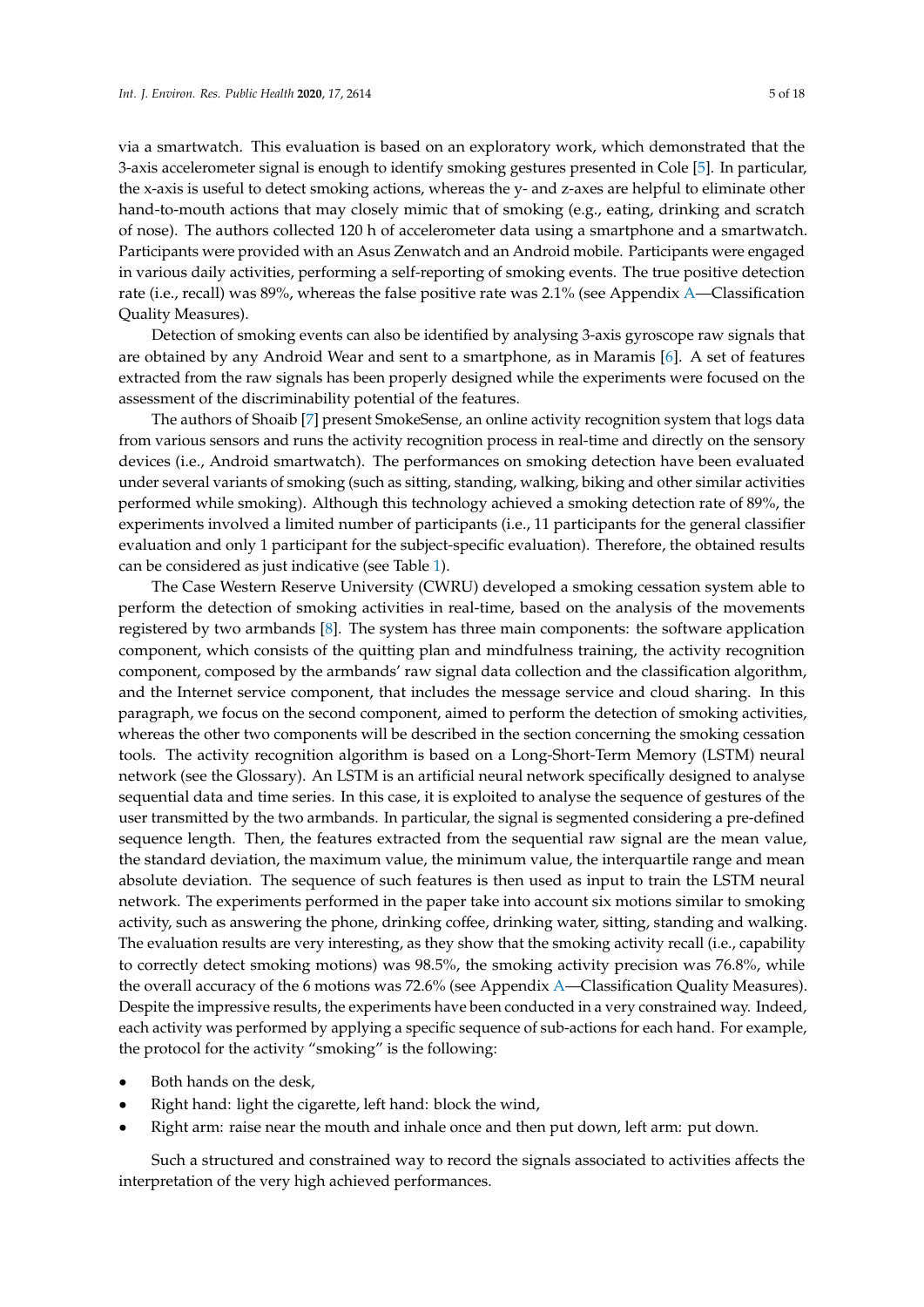| Product                   | Technology                      | iOS | Android | <b>Scientific Evaluation</b> | Price              | Participants | Recall <sup>*</sup> |
|---------------------------|---------------------------------|-----|---------|------------------------------|--------------------|--------------|---------------------|
| Lopez-Meyer et al. [1]    | Hand-to-mouth and chest sensors |     |         |                              | Research Prototype | 20           | 80%                 |
| Patil et al. [2]          | Hand-to-mouth and chest sensors |     |         |                              | Research Prototype | 20           | 61%                 |
| Lopez-Meyer et al. [3]    | Hand-to-mouth sensor            |     |         |                              | Research Prototype | 20           | 90%                 |
| Cole et al. $[4]$         | App + Smartwatch                |     |         |                              | Research Prototype | 10           | 89%                 |
| Smokesense <sup>[7]</sup> | Smartwatch                      |     |         |                              | Research Prototype | 11           | 89%                 |
| Research by CWRU [8]      | $App + 2$ Armbands              |     |         |                              | Not on the market  | 10           | 98%                 |
| CigFree [9]               | App + Property Smartband        |     |         |                              | Starting from \$69 | 100          | N/A                 |
| SmokeBeat [10]            | App + Smartwatch                | V   |         |                              | Free               | 40           | $80\%$              |
| StopWatch [11]            | Smartwatch                      |     |         |                              | Research Prototype | 13           | 92%                 |
| Lu et al. $[12]$          | Prototypal wrist sensors        |     |         |                              | Research Prototype |              | 88%                 |
| Senyurek et al. [13]      | Prototypal wrist sensors        |     |         |                              | Research Prototype | 35           | 93%                 |
| Senyurek et al. [14]      | Prototypal wrist sensors        |     |         |                              | Research Prototype | 35           | 97%                 |
| <b>RisQ</b> [15]          | $App + wrist$ sensors           |     |         |                              | Research Prototype | 15           | 81%                 |

**Table 1.** Summary of the smoking detection technologies described in this study.

<span id="page-5-0"></span>\* the recall values are related to the results reported by the related papers. However, since each paper applies its own evaluation protocol and each work performs the method evaluation on a different dataset, the recall values are not directly comparable to each other. The term "App" stands for smartphone application, CWRU stands for Case Western Reserve University.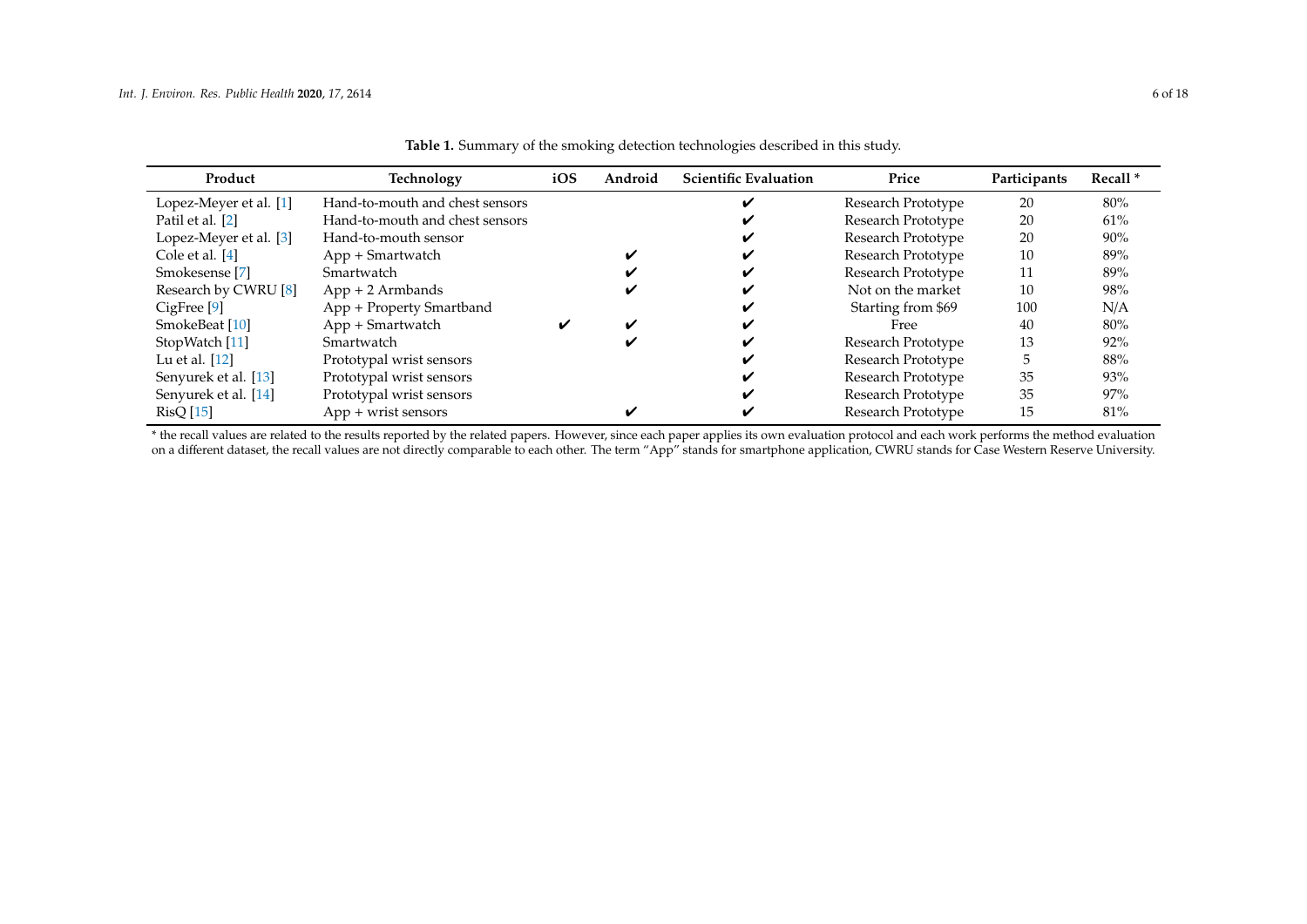CigFree is a smart band, developed by iMorph, that detects the gesture of smoking and alerts the user with messages aimed to remind him all the reasons why he wants to quit smoking in the form of customised warnings (e.g., for your health, for your skin, for your friends, etc.). This device sends to the user, in his own voice, a personal message previously recorded (i.e., when the user is not affected by the smoking addiction). The company iMorph will conduct an IRB (Institutional Review Board)-approved open-label design study for 30 days to assess the extent to which CigFree use leads to a cessation or reduction of smoking [\[9\]](#page-16-18). A group of 100 people will be randomly selected and receive the CigFree cessation program.

SmokeBeat is a monitoring app developed by Somatix that exploits the movements of the hand to detect smoking events by analysing accelerometer and gyroscope signals transmitted by a smartwatch or a smart band. The SmokeBeat app is installed in both the smartphone and smartwatch. The watch transmits the gesture signals to the app in the smartphone that performs a detection of a sequence of puff events by exploiting Machine Learning techniques. When a smoke event is detected, it is notified on both devices, and the user can confirm or not confirm the correct detection. The algorithm sends the data to a remote system that refines the algorithm to fit the user habits and usual gesture while smoking. The app is available for both Android and iOS devices. A pilot study in the detection capability of SmokeBeat has been done by Dar [\[10\]](#page-16-19). This study involved 40 participants and reported a low false alarm rate, while the smoking detection rate (i.e., recall) was over 80% (see Table [1\)](#page-5-0). Such a system, with higher detection rate, would be useful for diagnostic purposes, besides being used as a personal cessation tool by common users. Further developments of SmokeBeat technology, able to achieve higher performances, could allow for its application to clinical trials or epidemiology studies. For this reason, our research group performed a pilot study on the SmokeBeat smoking detection algorithm aimed to assess its eligibility for clinical trials.

StopWatch is a smartwatch-based system for automatic detection of cigarette smoking presented by Skinner et al. [\[11\]](#page-16-20). Different from other methods, this system runs entirely on the smartwatch and does not require interactions with other sensors or a smartphone. In the pipeline proposed in Reference [\[11\]](#page-16-20), the raw data (accelerometer and gyroscope) are first filtered and transformed in motion features. In particular, the raw signal values are first transformed by using statistical tools able to remove non-useful information, and then classified into one of the following motion features:

- Hand raising to mouth
- Hand stationary at mouth
- Hand moving away from mouth

Then, a decision tree classifier detects the drags from the sequence of motion features and their duration. Finally, an instance of smoking is associated to a sequence of drags, considering the number of consecutive drags and the time between drags. The evaluation was performed on 13 smokers in two phases: a laboratory session and real-life session (24 h). In the laboratory phase, the system obtained a precision of 75% and a recall of 92%, whereas in the free-living validation phase, the system obtained a precision of 86% and a recall of 71% (see Table [1\)](#page-5-0). The system has been developed on an Android LG G-Watch.

The work in Reference [\[12\]](#page-16-21) proposes an automatic smoking behaviour detector to provide real-time customized intervention messages to the smoker. The system exploits a wristband equipped with an accelerometer and a gyroscope. In the experiments, several settings have been evaluated, including accelerator-only, gyroscope-only and an accelerator–gyroscope approach. This allowed the authors to assess the contribution of each source of information. The evaluation data have been collected from five participants, aged between 30 and 35, performing hand-to-mouth gestures such as smoking, drinking, eating, scratching head and biting nails. The raw data have been collected by using an on-board 6-axis accelerometer and gyroscope from Arduino 101 development board, arranged on a wristband. The proposed approach extracts a pool of statistics from the raw data (e.g., min, max, average, interquartile distance, etc.) that are fed to an SVM (Support Vector Machine) or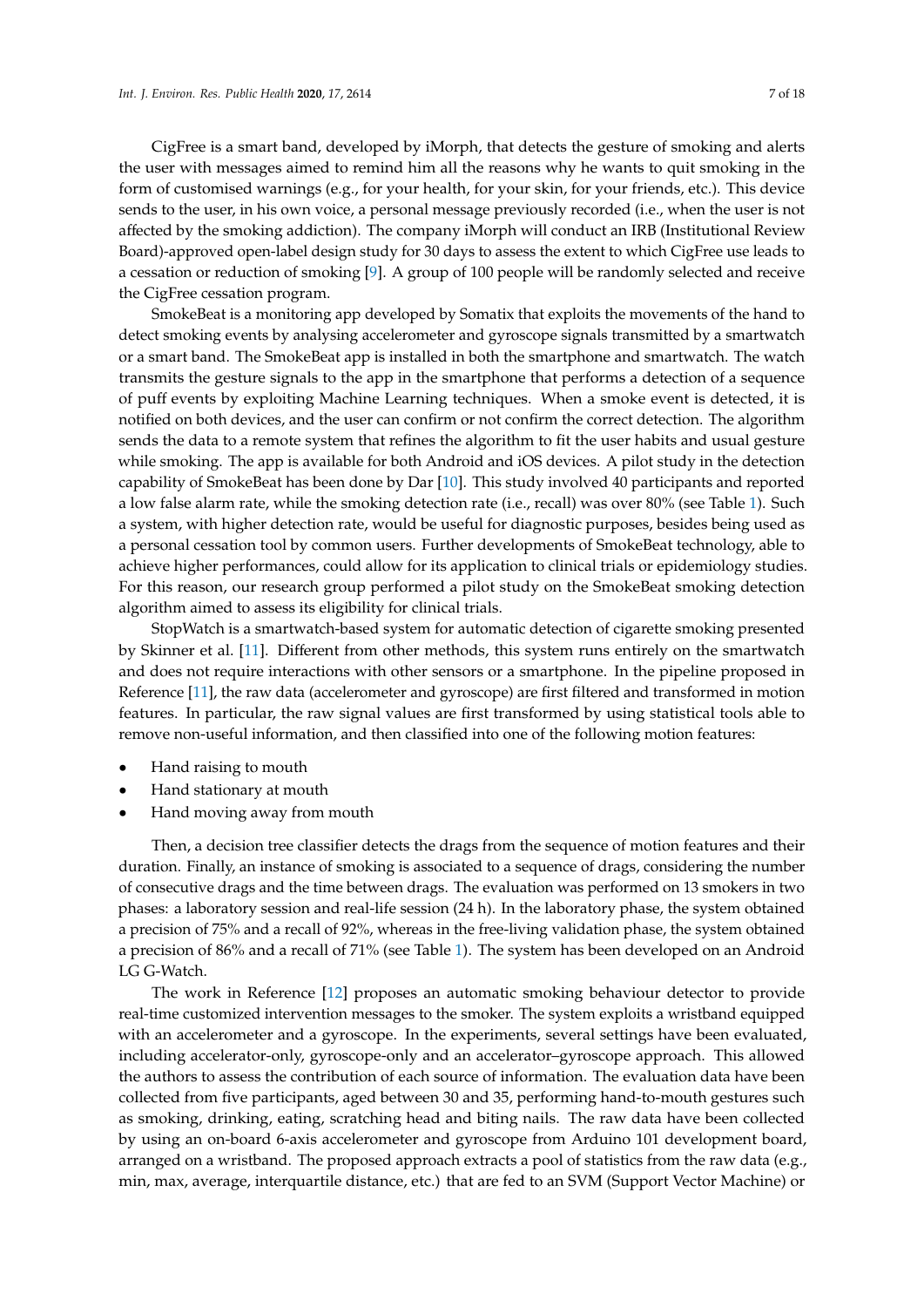to a Random Forest classifier. The experiments showed that both orientation and rotation features are important for the aimed gesture classification task in terms of precision, recall and F1-score (see Appendix [A—](#page-15-0)Classification Quality Measures). The best performances have been achieved by exploiting both orientation and rotation features and the Random Forest classifier approach, which obtained an average precision of 90%, average recall of 88% and an average F1-score of 88% (see Table [1\)](#page-5-0). Although the results are interesting, the limited number and variety of the collected data do not allow for the assessment of the effectiveness of the method. Experiments should be performed on a more extended dataset, considering both the quantity and variety of participants, as well as more activities.

Senyurek et al. [\[13\]](#page-16-22) exploited a wearable sensor system named PACT2.0 (Personal Automatic Cigarette Tracker 2.0) and proposed a method that combines information from an instrumented lighter and a 6-axis IMU (Inertial Measurement Unit) placed on the wrist for the detection of smoking events. An instrumented lighter captures the lighter press and release events, however no details of smoking duration can be found from this information. The paper presented a study performed on 35 moderate-to-heavy smokers in both controlled (1.5–2 h) and unconstrained free-living conditions (24 h). The collected information included about 871 h of IMU data, 463 lighting events and 443 cigarettes. The proposed method identifies smoking events from the cigarette lighter and estimates the puff counts by detecting proper hand-to-mouth gestures from the IMU data by exploiting a Support Vector Machine classifier. Experiments on controlled conditions achieved an average accuracy of 93% and an F1-score of 86% for the task of smoking event detection, whereas the scores achieved on the task of puff count estimation were 97% and 98%, respectively (see Table [1\)](#page-5-0). Experiments in free-living conditions showed an 84.9% agreement with self-reports of participants. The high performances obtained in challenging settings with a consistent amount and variety of participants are encouraging. However, this study presents some limitations. Indeed, the proposed system considered the gestures performed only with the dominant hand (i.e., the method takes into account only one wrist device), whereas the addition of a second wrist device would allow for the detection of smoking with the non-dominant hand. Then, the PACT2.0 wrist device does not allow real-time streaming of the raw data. Indeed, the data can only be accessed after the acquisition session. This prevents the usage of the system in real-time scenarios.

Also, the work in Reference [\[14\]](#page-17-2) exploited the PACT2.0 wrist module and the smart lighter used in Reference [\[13\]](#page-16-22). However, the approach in Reference [\[14\]](#page-17-2) aimed to detect the smoking events by analysing the regularity of hand gestures. This was done by developing an unbiased autocorrelation process on the temporal sequence of hand gestures. Since the purpose of the study in Reference [\[14\]](#page-17-2) was to investigate the contribution of the regularity and periodicity information for the task of smoking detection, in order to make the algorithm simple and computationally inexpensive, the detection was limited to a single axis of the inertial sensor. Experiments have been conducted both on controlled and free-living conditions. The authors collected 871 h of data, including 55 h in controlled conditions and 816 h of free-living recorded from 35 subjects (see Table [1\)](#page-5-0). In the controlled experiments, the proposed approach achieved an accuracy of 98%, a recall of 97% and an F1-score of 81%. The combination of the smart lighter and the regularity of hand gestures allowed for reaching an F1-score of 91%, a recall of 92% and an accuracy of 83% in the free-living scenario.

The authors of Reference [\[15\]](#page-17-3) proposed a mobile solution named RisQ, which leverages a 9-axis inertial sensor (accelerometer, gyroscope and a compass) mounted on a wristband, and an inference pipeline that combines a Random Forest classifier and a Conditional Random Field trained to detect smoking gestures in real-time (see Glossary). Rather than performing the classification directly on the raw information, the proposed system first extracts segments containing candidate gestures. Then, proper trajectory feature vectors are extracted from the segments. Sequences of trajectories are classified individually by a Random Forest, which also outputs the probability for the predicted gesture. The last step is aimed to classify the whole session based on the Random Forest outputs and a probabilistic Conditional Random Field that considers the co-occurrences of the different type of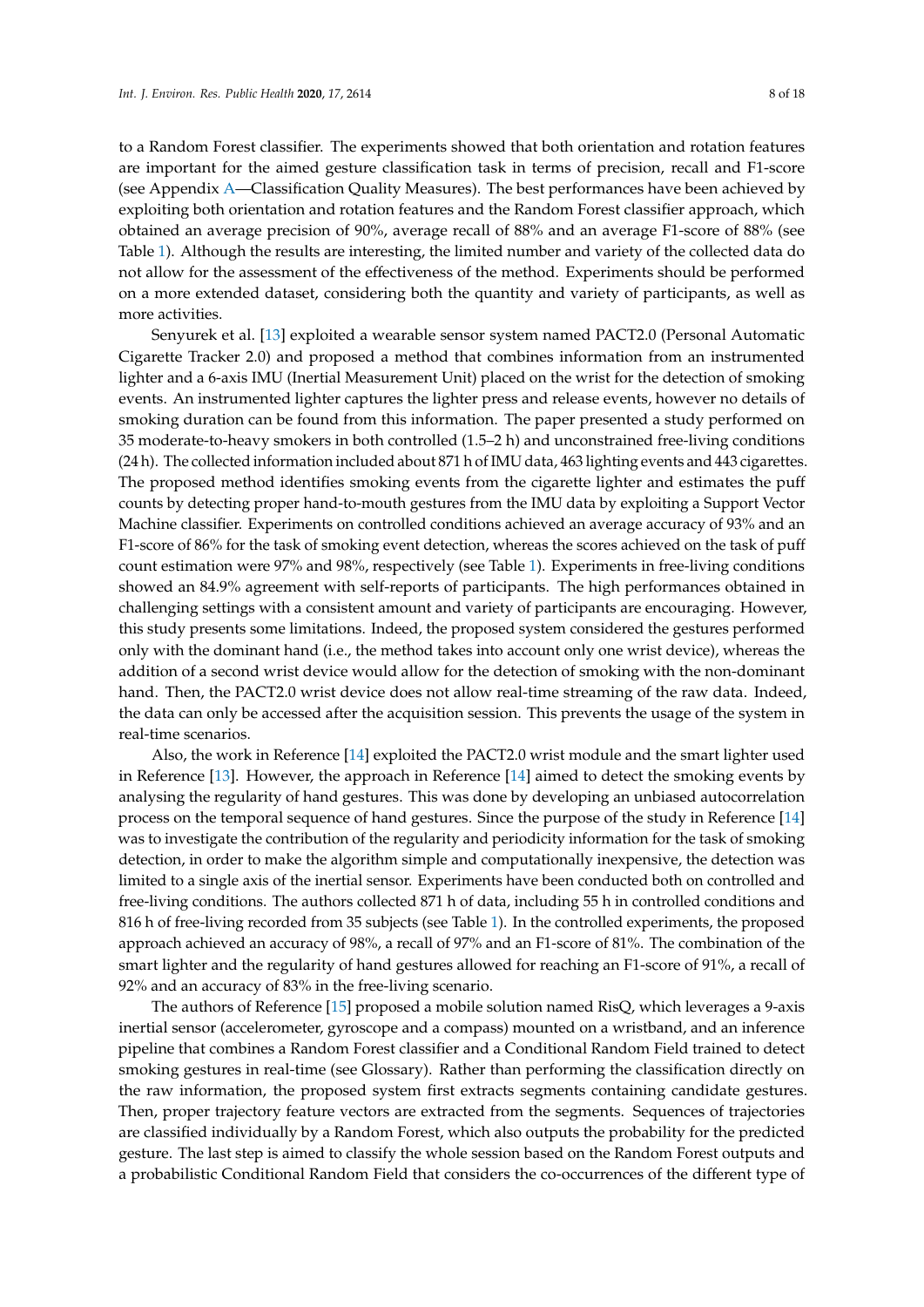gestures in consecutive segments, previously classified by the Random Forest, and their probabilities. Experiments on smoking gesture detection reported an accuracy of 95.7%, precision of 91% and recall of 81%.

## **4. Smoking Quitting Applications**

The apps described in this section are based on the annotation of smoking behaviours, achievements and craving events. These apps achieved very high average feedback ratings from users and high download rates in the app markets. In the following, we first present the apps that are supported by scientific third-party evaluation or approval, followed by the others.

The work presented by Chen et al. [\[8\]](#page-16-7) also provides support for quitting smoking. In particular, a personalised quitting plan is created based on the answers provided by the user to several questions related to demographics and smoking habits (e.g., sex, age, smoking history, daily smoking quantity, etc.). The quitting plan is then defined, with the aim to maximise relevance to the individual, taking into account the provided answers. The user also specifies the goal, which will be to quit smoking or just reduce the number of cigarettes per day to a specific number. The app records and shows several information and statistics about the quitting plan and the smoking habits, such as the location of smoking. The software also suggests the number of cigarettes for each day, and this information is provided once the smoking gesture is detected by the detection component. The users periodically receive short videos which are proven to have positive effects for smoking cessation, motivational SMS (Short Message Service) as well as tips, suggestions and questions to check the user's progress of smoking cessation. The quitting approach is based on the mindfulness exercise called the RAIN method [\[16\]](#page-17-4). RAIN stands for:

- Recognition of what you are experiencing,
- Acceptance of your emotions,
- Investigation of your thoughts and emotions,
- Non-identification with your thoughts and emotions, allowing them to pass naturally.

The four steps of RAIN are aimed to encourage the user to think carefully and try to manage his cravings [\[16\]](#page-17-4). The software application is developed for Android smartphones and is not on the market. Another component is the message service that is employed to send specific messages to the user periodically. The messages include quit plan tracking information such as triggered smoking events. The messages are sent to both the user and other people such as the doctors or family members, to inform them on the progress of the quit plan.

Pivot is a smoking cessation programme based on the use of a property breath sensor and a smartphone app. The Pivot breath sensor provides an immediate and objective measure of smoking effects to the user, indicating new insights related to his smoking behaviour. All the smoked cigarettes are registered by the user on the smartphone app, which will also store information of breath samples taken with the breath sensor. The dashboard of the Pivot app shows this information, together with other statistics such as the money spent on smoking. The app also delivers lessons, activities and interactions tailored to each patient's needs and progress. Furthermore, the user receives personalised coaching support and feedback from an expert in smoking cessation. Pivot has been created by Carrot Inc., and has been approved by the U.S. Food and Drug Administration (FDA). The team that developed Pivot includes a large scientific advisory board of experts on medicine, heath education, psychiatry and behavioural sciences. It works on both iOS and Android smartphones (see Table [2\)](#page-9-0). Pivot is available for companies aiming to provide their employees a quitting smoking programme. A demo can be requested from the website, then the individual employees can register and start their personal quitting program.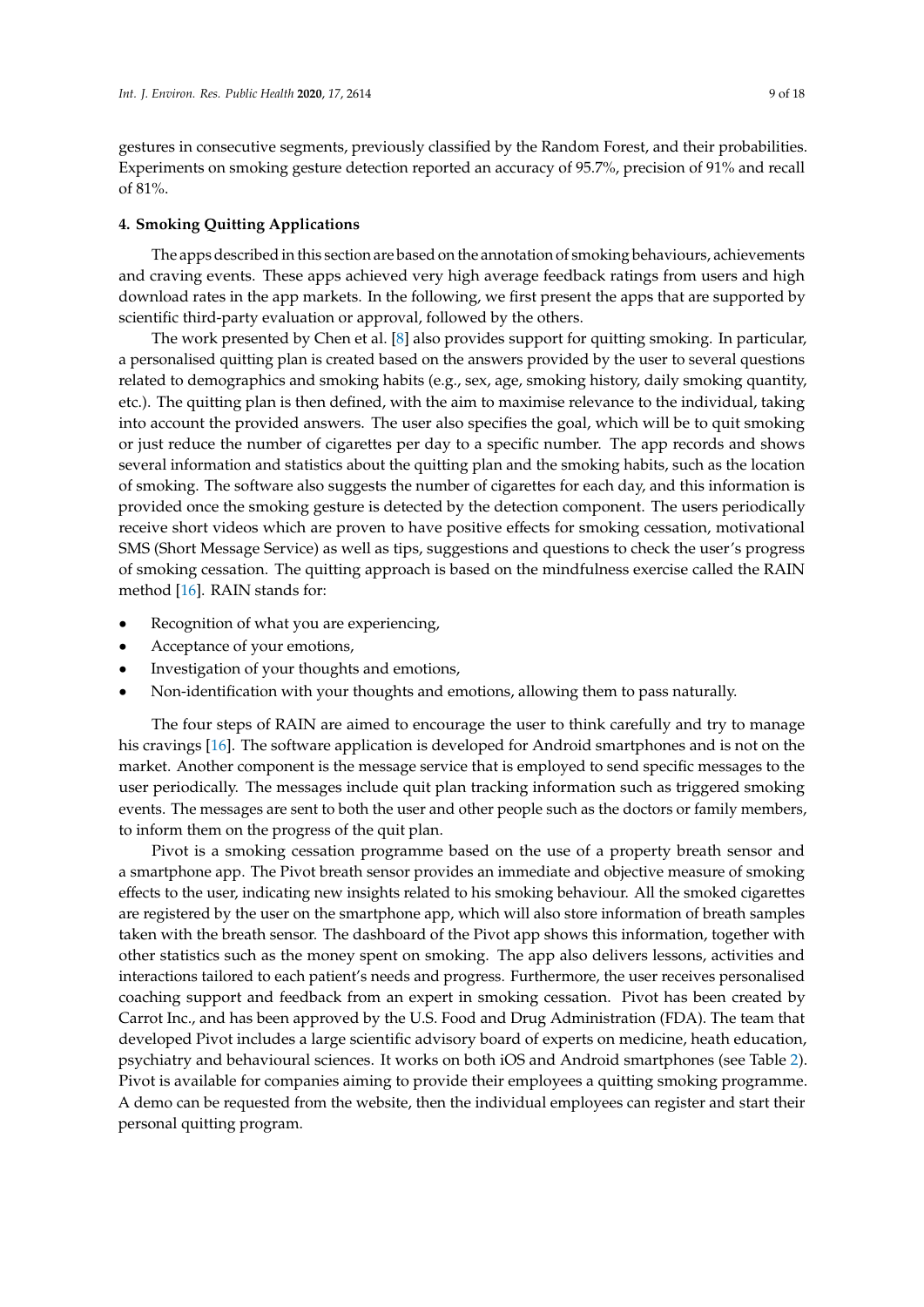<span id="page-9-0"></span>

| Product                        | Technology                   | iOS | Android | <b>Scientific Evaluation</b> | Price                     |
|--------------------------------|------------------------------|-----|---------|------------------------------|---------------------------|
| LIVESTRONG MyQuitCoach         | App                          | ✓   | V       |                              | Free                      |
| Quit Smoking: Cessation Nation | App                          |     | V       |                              | Free                      |
| SmartStop                      | App + Smart Patch            |     |         |                              | Product under development |
| Pivot                          | App + Property Breath Sensor | V   | V       |                              | Under request             |
|                                |                              |     |         |                              | Free (3 days)             |
| Craving to Quit!               | App                          | ✓   | V       |                              | \$24.99/month             |
|                                |                              |     |         |                              | \$139.99/life             |
| QuitNow!                       | App                          | V   | V       |                              | Free                      |
| Quit Smoking with A. Johnson   | App                          | V   |         |                              | \$2.99                    |
| <b>Smoke Free</b>              | App                          |     |         |                              | Free                      |
| Kwit                           | App                          |     |         |                              | Free                      |
| <b>Butt Out</b>                |                              | ✓   | V       |                              | \$6.99 iPhone             |
|                                | App                          |     |         |                              | \$2.99 Android            |
| Get Rich or Die Smoking        | App                          |     | V       |                              | Free                      |
| <b>Smoke Free</b>              |                              |     |         |                              |                           |
| Quit Smoking                   | App                          |     | V       |                              | Free                      |
| Slowly                         |                              |     |         |                              |                           |
| Quit Smoking NOW-M. Kirsten    | App                          | ✓   |         |                              | \$4.99                    |
| Quit Tracker: Stop Smoking     | App                          |     | V       |                              | Free                      |
| Quit It Lite                   | App                          | V   |         |                              | Free                      |
| Quit Smoking Hypnosis          | App                          |     | v       |                              | Free                      |
| quitSTART                      | App                          |     |         |                              | Free                      |
| Quitter's Circle               | App                          |     |         |                              | Free                      |
| Clickotine                     | App                          |     |         |                              | Free                      |
| 2MorrowQuit                    | App                          |     |         |                              | Free                      |

**Table 2.** Summary of the quit smoking applications described in this study.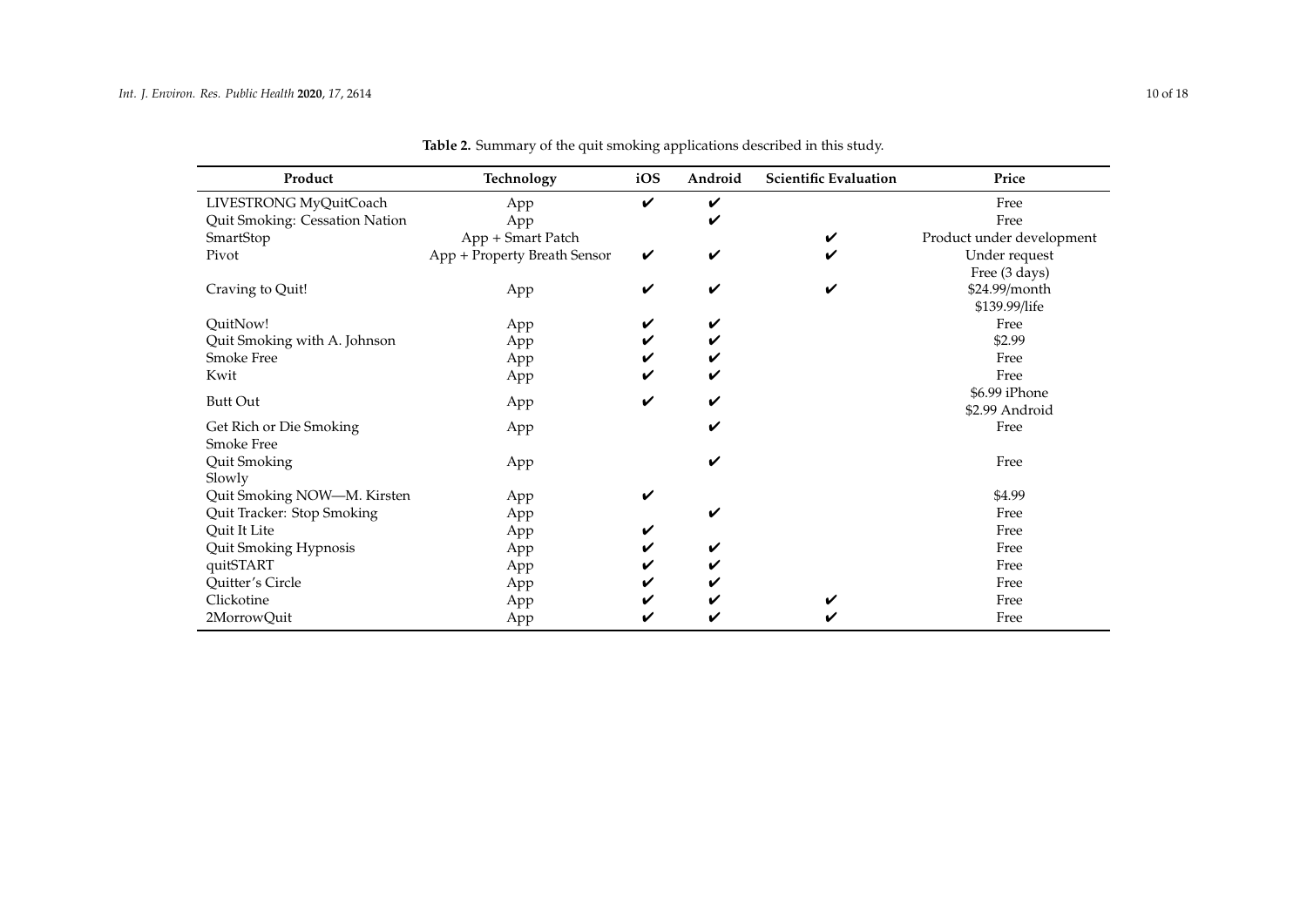SmartStop is a smoking cessation system by Chrono Therapeutics. It consists of a nicotine replacement therapy designed to address smoking urges, especially in the morning. A wearable programmable patch is designed to deliver nicotine regularly, when the user has a peak of craving. The dosing patch communicates with the dedicated smartphone app and is programmed to deliver nicotine just before waking up. The nicotine is also delivered at midday and in the evening, when, statistically, a craving event happens. The smartphone app also provides periodic lessons on quitting smoking, tips, insights and suggestions to help the user to change daily habits properly. The smoking cessation programme has a duration of 10 weeks, in which the delivery of nicotine is optimised to avoid cravings. The development of this program, named CTI-100, is in phase 2 and is under examination of the FDA. The clinical trial involves 220 participants, and the study progress can be followed at the following URL: https://[clinicaltrials.gov](https://clinicaltrials.gov/ct2/show/NCT03178422)/ct2/show/NCT03178422.

Craving To Quit! proposes a 21 day quit programme developed and tested at Yale University [\[17\]](#page-17-5). It is possible to perform a three-day free trial of the App, then the cost is \$24.99/month. There is also the possibility to have a lifetime membership at the cost of \$139.99 (see Table [2\)](#page-9-0). The users have access to videos, a cigarette consumption tracker and reminders. Moreover, for the premium users, a live coaching additional support is provided directly from the app. Cognitive behavioural therapy treatments are thought to act through the brain area involved in reasoning, planning and cognitive control in general (i.e., the prefrontal cortex). This is the part of the brain that helps us control the urge to pick up smoking. Like all the parts of the human body, the prefrontal cortex is subject to fatigue, also known as "ego depletion" [\[18\]](#page-17-6). When a person is hungry, angry, lonely or tired, they are more susceptible to smoking or using drugs, as this is the first brain region affected by stress conditions [\[19\]](#page-17-7). The quitting smoking programme of Craving to Quit! is based on mindfulness training, aimed to make the patient more aware of his smoking behaviour. Researchers have found that mindfulness training helps individuals with a range of addictions from alcohol to cocaine to nicotine dependence [\[20\]](#page-17-8). Indeed, the clinical trial presented in Reference [\[21\]](#page-17-9) shows that individuals who receive mindfulness training as a stand-alone treatment for smoking cessation demonstrated greater reductions in smoking.

The effectiveness of mindfulness is related to the fact that it decouples the link between craving and subsequent smoking behaviour. An evaluation of such relationship between craving and cigarette use before and after individuals received mindfulness treatment for smoking cessation is presented by Elwafi et al. [\[22\]](#page-17-10).

Clickotine is a clinically validated [\[23\]](#page-17-11) digital smoking cessation programme which involves live coaching and nicotine replacement therapy. Clickotine has many features, such as: craving strategies like guided breathing, diary, community support, information about the health benefits and the money saved. The app is customisable on the user habits and goals. The programme includes access to an integrated data analytics portal that allows for tracking and monitoring the quitting progress. The evaluation study involved 416 participants for 8 weeks. After the 8-week study, 188 (45.2%) patients reported 7-day abstinence and 109 (26.2%) reported 30-day abstinence from smoking [\[23\]](#page-17-11). The programme is patent-pending. The base version of the app is free for both iOS and Android smartphones, options can be purchased (see Table [2\)](#page-9-0).

2MorrowQuit is an app that implements a clinically proven smoking quit programme created in collaboration with the Fred Hutchinson Cancer Research Centre evaluated by Bricker et al. [\[24\]](#page-17-12). The programme is based on the use of Acceptance and Commitment Therapy (ACT) to help people change smoking habits. The programme starts by creating a personal user profile, used to define goals and prepare a quitting plan. When the user indicates a craving, the app proposes tips and suggestions, as well as personal live coaching. The study involved 99 people, among the patients that completed the programme (i.e., 24% of the total), the quit rates were 33% for 7-day point prevalence, 28% for 30-day point prevalence and 88% of participants just reduced their smoking frequency. The app is free and available for both iOS and Android devices, in-app purchases are available.

In the following, the smartphone apps for quitting smoking that are not supported by scientific assessment are briefly summarised (see Table [2\)](#page-9-0).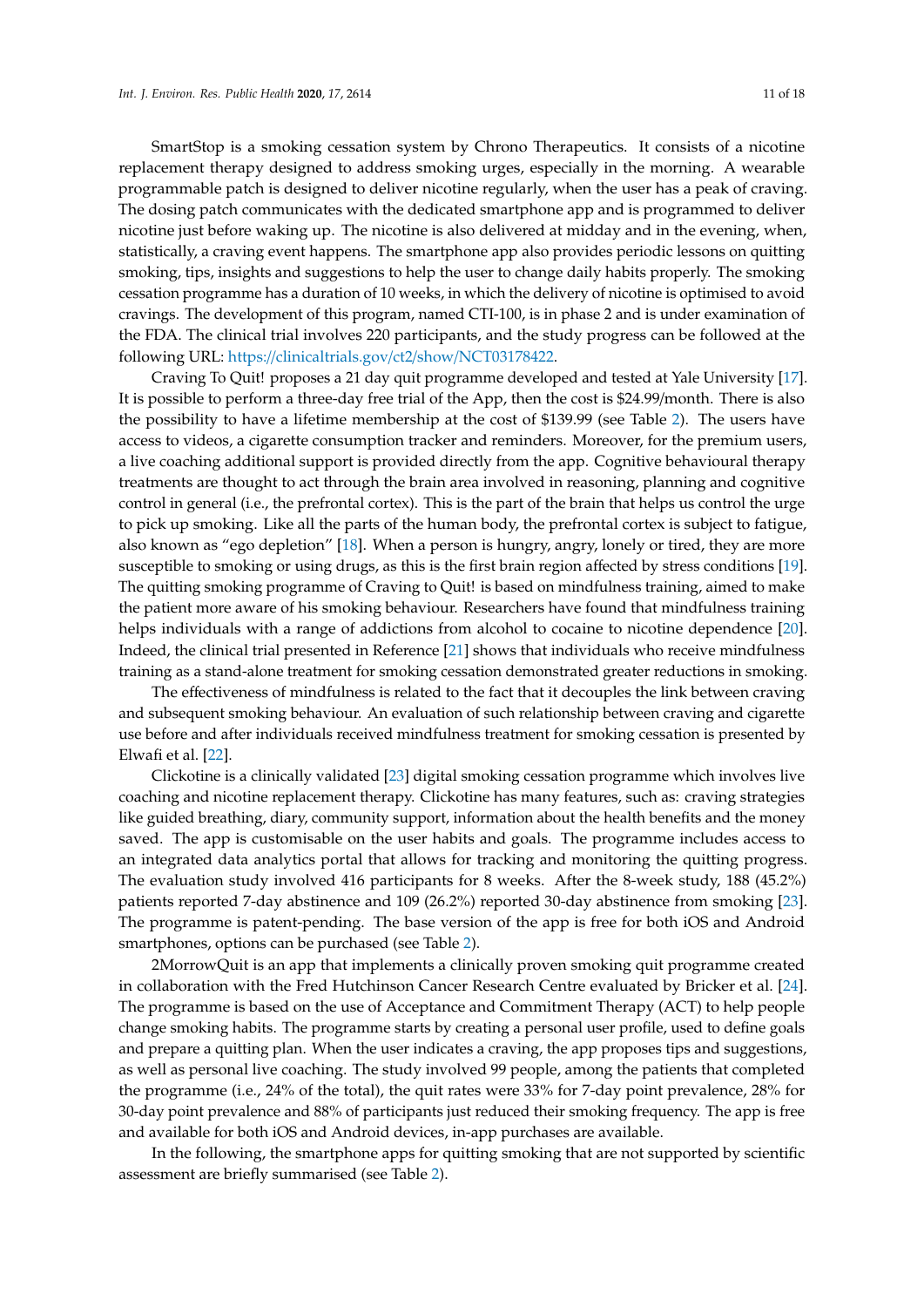LIVESTRONG MyQuit Coach is an app which acts as a virtual coach to develop a personalised plan for quitting. The user can choose the daily nicotine intake in order to quit smoking with a personalised timing. The app helps the user to keep track of the smoking consumption and nicotine cravings, shows the user his progress and motivating him to keep going with the programme. The app also defines goal-based achievements to keep the user motivated (e.g., the longest smoke-free streaks). Moreover, all the users are connected through the app built-in social circle, so that a user can receive support from other users. In this way, a user who has a craving day can be supported by the community. On the other hand, encouraging other users when they need help can be empowering. This app is available for both iOS and Android devices and is free (see Table [2\)](#page-9-0).

Quit Smoking: Cessation Nation is an app for quitting smoking based on presenting motivational statistics and achievements and games aimed to distract the user when a craving event occurs. The app shows how much money the user is saving and body benefits from the smoking cessation activity. It also allows users to join each other to stay motivated through Facebook. This app is available only for Android devices and is free (see Table [2\)](#page-9-0).

Quit Now! is a motivational app for quitting smoking. The app is available for both iOS and Android smartphones. The base version is free, but special options can be purchased to unlock additional features. The motivational messages lean on how much money the user is saving and the health benefits. Moreover, the user can chat with other participants who are quitting smoking directly via the app and get support. The app supports 44 languages. It is available for both iOS and Android devices and is free (see Table [2\)](#page-9-0).

Quit Smoking with Andrew Johnson is an app for quitting smoking based on self-hypnosis to break the habit of smoking. The app mechanism is based on the listening of audio tracks designed by a clinical hypnotherapist (Andrew Johnson) that can help the patient to achieve a relaxed state. Although the app's creators emphasise the exploitation of well-established relaxation techniques, there is not any documented experimental assessment associated to this product. This app is available for both iOS and Android devices at the cost of \$2.99 (see Table [2\)](#page-9-0).

Smoke Free is an app which offers a variety of tools to aid users to quit smoking. The dashboard shows how much money the user is saving from stopping smoking, the number of not-smoked cigarettes, health benefits as well as the number of cravings resisted and smoke-free days. The motivational system is based on progress badges that can be earned, sharing of achievements with friends and the record of cravings. Under the user's explicit permission, the app will send all the recorded information that are exploited to further improve the app. The creators use the data information as part of a controlled trial done entirely via the app among a set of users selected randomly. When a new feature is developed, it is released to a random group of users and evaluated. The users are unaware if they are selected or not, but only the users who have accepted to take part in the experiments can be selected. The app's creators claim that it is effective in helping people stop smoking, however this is an internal research that is not supported by published experiments (More details about how to join the trial are reported on the company's website: http://[smokefreeapp.com.](http://smokefreeapp.com)) This app is available for both iOS and Android devices (see Table [2\)](#page-9-0). The base version is free and additional features are available by purchasing.

Kwit is a motivational quitting smoking app based on the mechanism of gamification. Its aim is to augment the user's participation, motivating him in the achievement of more than 60 scheduled goals. The user is motivated by emphasising personal achievements, providing health information related to the achieved goals, records and social media support. The app is supported by both iOS and Android based smartphones and is free (see Table [2\)](#page-9-0).

Butt Out is a quitting smoking app based on the user's logs of the cravings and smoking events to get data-driven insights to provide help to stay smoke-free over time. It is a diary-based app which shows health improvements, the money savings as well as personalised motivation photos to keep the person motivated. It is available for both iOS (\$6.99) and Android smartphones (\$2.99).

Get Rich or Die Smoking is a motivational quitting smoking app that uses money as motivation. It tracks the money the user saves by quitting and lets him know what he can afford once he has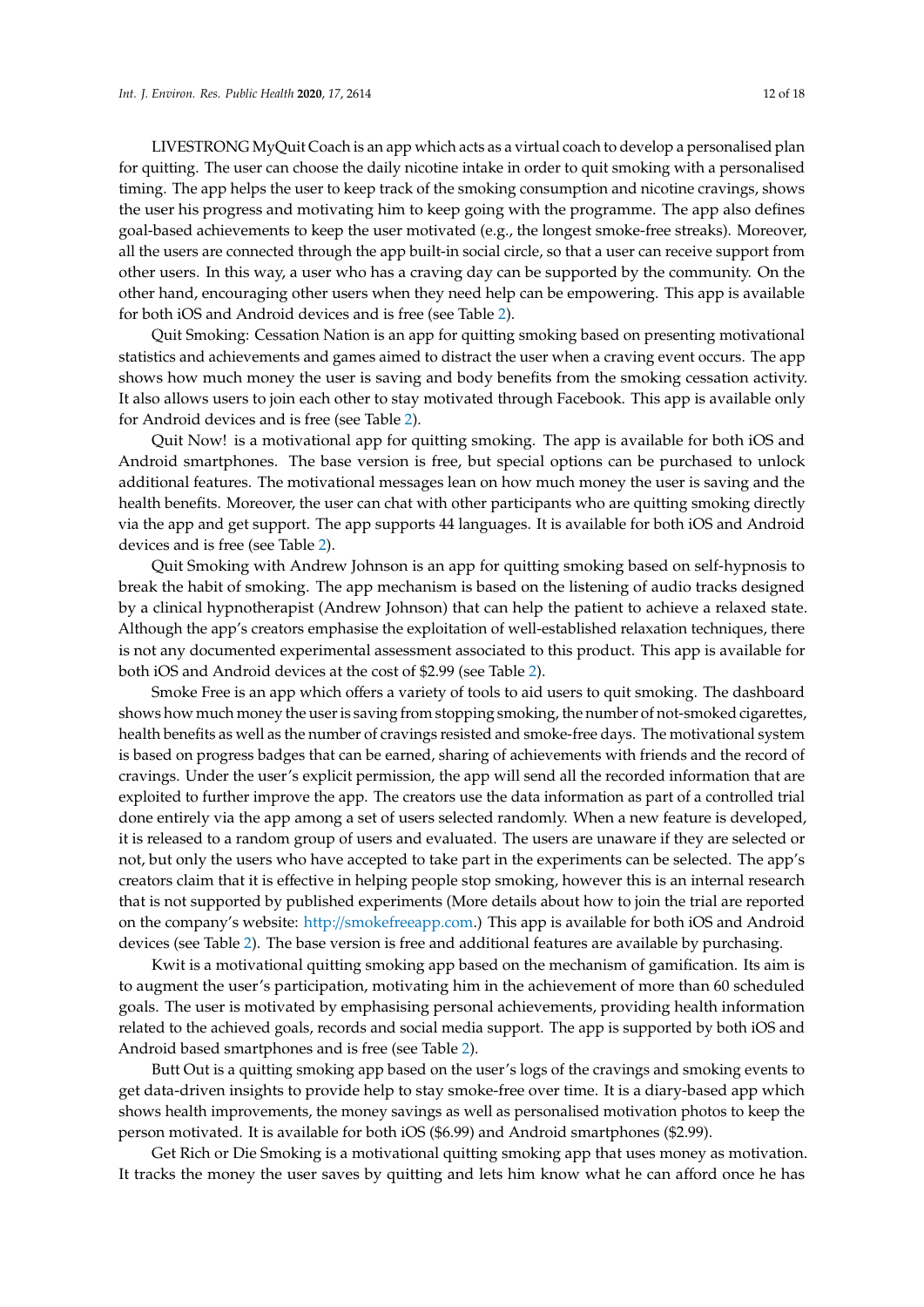stopped smoking. It tracks health improvements, smoke-free days and other common statistics. This app is free and is available only for Android smartphones (see Table [2\)](#page-9-0).

SmokeFree—Quit Smoking Slowly is a smoke quitting app that lets the user choose from two modalities of use: quit or reduce. Then, the app shows motivational images and videos promoting quitting in a personalised way. At the initialisation phase, the user claims the number of smoked cigarettes in a day, and the number of days to quit. Then, a personalised quitting plan is provided. The app keeps track of cravings and other statistics, moreover it allows the user to smoke only at certain periods and a limited number of times in a day, that is progressively reduced. The app is free and is available only for Android smartphones (see Table [2\)](#page-9-0).

Quit Smoking NOW—Max Kirsten is a smoking cessation app sponsored by Max Kirsten, an affirmed smoking cessation expert and clinical therapist. The app keeps statistics, provides achievement reports, as well as a quit smoking timetable. Furthermore, it also helps the user curb cravings and avoid the usual weight gain. The app includes several tips defined by the expert, including his "60-Second Cravings Buster" technique to dissolve the cigarette cravings. It also includes hypnotherapy sessions, a quit smoking calculator, tips on "living life as a non-smoker", a gallery of smoking-related images and support to stay away from smoking after quitting. The implemented techniques are based on hypnosis and neuro-linguistic programming (NLP). The app is available only for iOS smartphones for \$4.99 (see Table [2\)](#page-9-0).

Quit Tracker: Stop Smoking shows the money the user is saving and the health benefits of quitting. The diary is used to keep track of how the quitting is going. A graphic timeline shows the health improvements during the quitting process. The app is free and is available only for Android devices (see Table [2\)](#page-9-0).

Quit It Lite is a motivational app that allows the user to define his/her personal smoking cessation goals, such as save money to buy a cappuccino, movie tickets or a new phone. It also provides a function to share the achievements with friends. The app is free and available only for iOS smartphones (see Table [2\)](#page-9-0).

Quit Smoking Hypnosis is an app that provides daily sessions that claim to be effective within one week. The audio tracks are read by a certified hypnotherapist. The aim of the session is to induce the brain wave frequency into an optimal state for receiving hypnotic suggestions to quit smoking. However, the programme results are not clinically proven. The app is available for both iOS and Android smartphones. The base version is free and special features can be unlocked by payments.

QuitSTART is an app that takes the information provided by the user about smoking history and gives tailored tips, inspiration and challenges to help him quit smoking. The app monitors the progress and motivates the user to earn badges for smoke-free milestones and other achievements. It also helps to manage cravings and bad moods in healthy ways, distract the user from cravings with games and challenges, as well as provides a tool to share the progress through social media. The quitSTART app is a product of [Smokefree.gov,](Smokefree.gov) a smoking cessation resource created by the Tobacco Control Research Branch at the National Cancer Institute. The app is free and available for both iOS and Android smartphones.

Quitter's Circle is an app that aims to help the user to quit smoking with the support of friends and family, in addition to resources (e.g., tips, articles, etc.), a saving money calculator and progress tracking over time. It is possible to select a group of people to form a quit team named "inner circle", aimed to support the user during the quitting process. By means of the quit fund tool, quitters can ask supporters for help covering any cost of quitting (e.g., treatments, doctor visits, etc.). It is possible to define a customisable quit plan, with goals and milestones (e.g., doctor visits). The app also works with the smartwatch to show notifications and summaries of the quitting progress. It is free and available for both iOS and Android smartphones.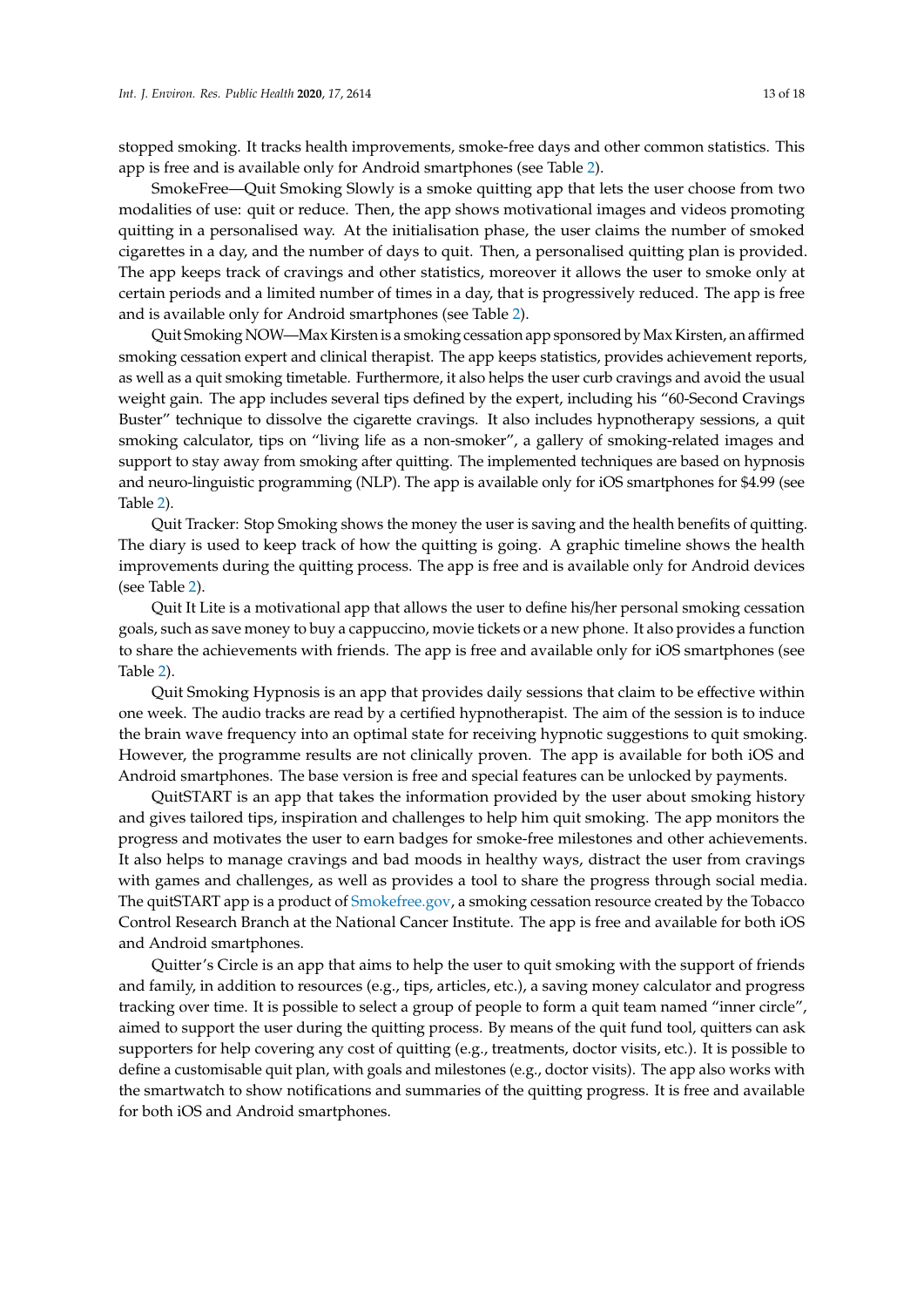#### **5. Final Remarks**

In this paper, we described the most relevant solutions for quitting smoking and detailed the related technology. Such solutions are based on the exploitation of smartphone technology, that is further supported by several recent scientific reviews such as Whittaker et al. [\[25\]](#page-17-13) and Haskins et al. [\[26\]](#page-17-14). Imtiaz et al. [\[27\]](#page-17-15) presented a review of wearable technology monitoring of cigarette smoking. In particular, the review presented in Reference [\[27\]](#page-17-15) provides a systematic organisation and classification of the methods based on the exploited technology (e.g., inertial sensors, breathing sensors, acoustic sensors, cameras, etc.). The papers of the same category are compared by means of summary tables which report salient information, such as the type of the employed sensors and the amount of people involved in the validation study. However, the methods are not well detailed in the text, which provides only a brief description for each method. The paper in Reference [\[27\]](#page-17-15) could be a useful guide for research scientists that are interested in technology for cigarette smoking monitoring, providing a structured classification of previous approaches, which can be used as a starting point for research in this field. Differently, this study presented and discussed the state-of-the-art on smoking detection technologies, focusing on the employed algorithms which are explained in detail, and on the related achieved experimental performances. Moreover, this paper presented different quitting smoking smartphone applications, with an emphasis on the apps that are supported by scientific third-party evaluation or approval.

In the first part, we described the most significant scientific works, in which wearable sensor technology has been exploited to define prototypal systems aimed to implement automatic smoking detection systems. Then, commercial products that implement the previous research insights were presented and compared. In the second part of the paper, we investigated current solutions and approaches for quitting smoking therapies, which are supported by the app and wearable technologies. These solutions include works that have been approved by a scientific committee, or are currently under evaluation, as well as smartphone applications available on the digital market that achieved high feedback ratings from users. All the described solutions are listed in Table [1](#page-5-0) (smoking detection technologies) and Table [2](#page-9-0) (smoking quitting apps).

One of the principal roles of many psycho-technological interventions is to change the behaviour of users. Antecedents—12, comparison of behaviour—16, covert learning—16, feedback on behaviour—2, goals and planning—1, natural consequences—5, regulation—11, reward and threat—10, scheduled consequences—14, self-monitoring—2.3 and social support—3, are the behaviour change techniques that are used in the quit smoking products described in Tables [1](#page-5-0) and [2.](#page-9-0) These behavioural interventions are coded according to the Behaviour Change Technique Taxonomy v1 (BCTTv1) [\[28\]](#page-17-16). Without this coding, researchers cannot describe the specific behavioural techniques they applicated in the technology used to stimulate the health empowerment. Several researchers or technology producers, for example, may declare that they utilised "motivational strategies" to encourage people to quit. Yet, each researcher or technology producer may have applied a different behavioural technique but used the same label.

Several recent scientific works show very promising results but, at the same time, present obstacles for the application in real-life daily scenarios. As an example, the work presented in Reference [\[8\]](#page-16-7) shows impressive results. However, the evaluation protocol takes into account only six movements performed by only right-hand smokers, and the actions have been performed in a very constrained way, as previously detailed. Hence, it is not comparable with respect to the variability of a real case scenario, in which the user performs lots of daily activities in a very personal way. Furthermore, this system is based on two armbands, such a setting can be considered only in an experimental scenario, and this makes it difficult to transfer this scientific result to a real product. The works in Reference [\[13\]](#page-16-22) and in Reference [\[14\]](#page-17-2) achieved interesting performances in challenging experimental settings, which include a high number and variety of involved subjects, as well as several hours of free-living evaluation. However, the employed hardware (e.g., smart lighter) only allows for experimental evaluation that is far from a commercial solution.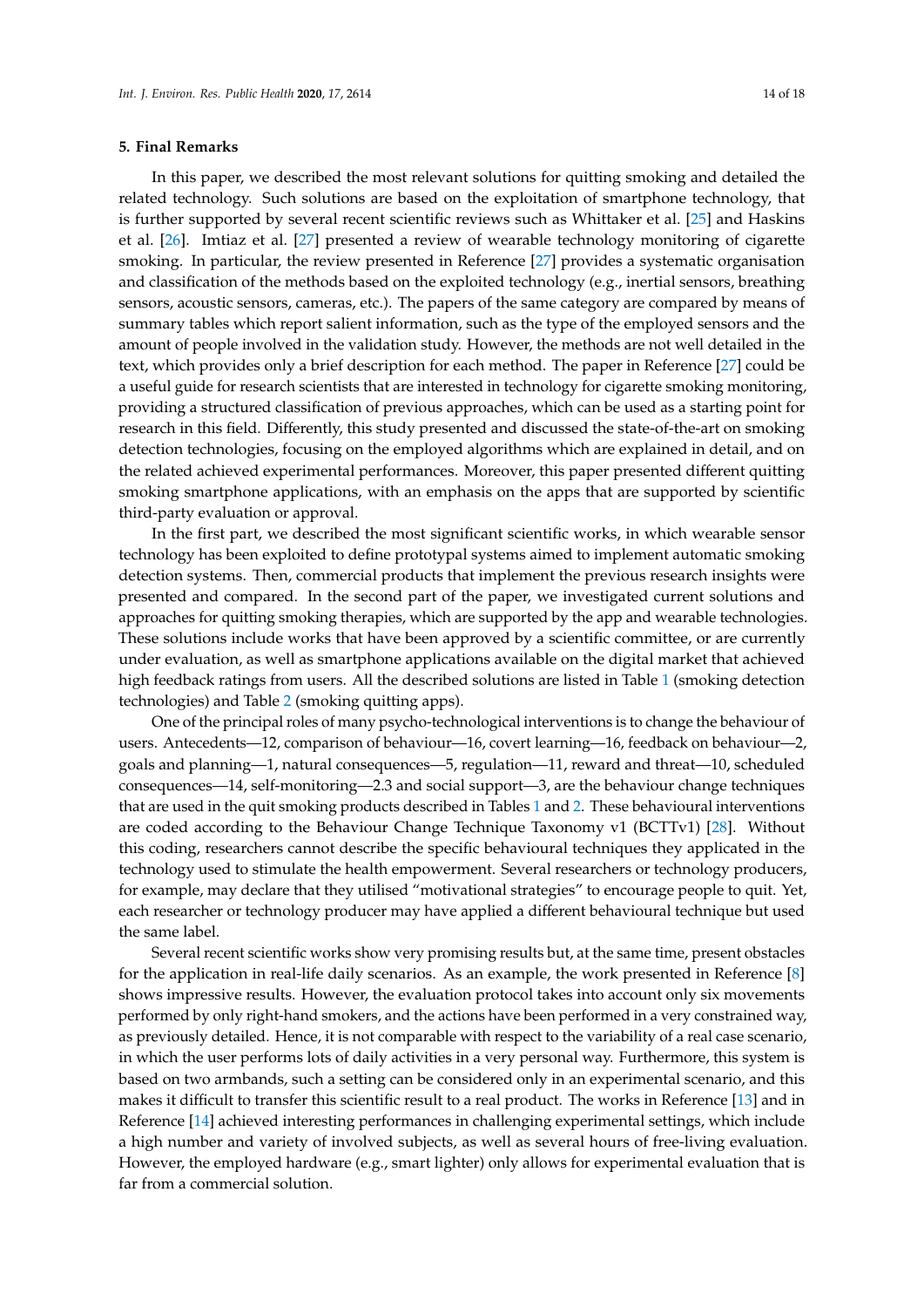The evaluation protocols employed in the above-described scientific papers present several limitations: low number of participants/example data, low variability in the data collection (e.g., right/left-handed, male/female, etc.) and no comparison with respect to other methods in the state-of-the-art with the same dataset and evaluation protocol. Most of the described research works present the above issues.

We plan to investigate the development of a fully comprehensive system, taking into account the most promising solution and properly assessing its suitability for a clinical programme.

While the majority of the apps rely on participant self-report (i.e., diary apps), solutions like SmokeBeat that exploit wearable sensors (i.e., armbands/smartwatch) have the potential to improve current approaches by providing automatic feedback and objective verification of smoking status. We believe that both research and industry in the field should invest effort and resources in this direction.

## **6. Conclusions**

Although some of the described solutions are interesting, and supported by experimental results, most of them are business products with high performances from a technical point of view but are not reliable enough for a clinical program. For instance, in the case of wearable-based systems, anthropomorphic features such as the posture or the dominant hand may affect the performances. Moreover, the way by which a user wears the smartwatch/armband differs from person to person. The work in Reference [\[29\]](#page-17-17) investigates the ambiguities in accelerometer data caused by the position of the sensors on a person, by considering eight common positions of a smartwatch on the wrist. The authors proposed a well-designed method that transforms the raw input data to a common representation, corresponding to an arbitrary configuration, and then recognises the gestures on the transformed data. Experiments have shown that the transformation improves the detection accuracy of a pre-trained predictor (i.e., an Artificial Neural Network) when it is evaluated with varying positions of the wearable sensors. Finally, the daily use of such technology includes a wide variety of actions, habits and gestures that are performed by the user in a very personalised way. Some people are used to smoking while performing other actions such as driving or doing manual working. In addition, any feasible solution that involves the usage of one or more battery-powered devices should also consider the concerns related to the limited power of such devices. In particular, the real-time signal processing algorithms should be designed to operate within the limited power available, with the aim to optimise the operational lifetime of the whole system. An example is given by the Bluetooth Low Energy (BLE) protocol [\[30\]](#page-17-18), which represents a standard for data transfer for wearable devices aimed to be energy efficient. For these reasons, greater investments are needed in the study, development and in the scientific assessment of technology applied to smoking cessation with the aim to define reliable systems able to ensure high performances in real-life use scenarios.

**Author Contributions:** Conceptualization, S.B., P.C., A.O., R.P. and S.U.; investigation, P.C., A.O.; writing—original draft preparation, P.C., A.O.; writing—review and editing, S.B., P.C., A.O., R.P. and S.U.; supervision, S.B. and R.P.; project administration, S.U. All authors have read and agreed to the published version of the manuscript.

**Funding:** Produced with the help of a grant from the Foundation for a Smoke-Free World, Inc.

**Conflicts of Interest:** The authors declare no conflict of interest.

## **Glossary**

Classifier: An algorithm that tries to assign a data entry to a pre-defined class, based on the entry features. Classification can be viewed as the task of recognising the salient characteristics of a data entry from its features, and the subsequent assignment to a more general group, named class.Support Vector Machine (SVM): A type of classifier able to perform data classification after a training phase. During the training, a set of labelled data entries is provided. The SVM analyses the training data and finds a decision boundary in the feature space that maximises the margin between data belonging to different classes. During the classification, the data are assigned to a class depending on their position in the feature space with respect to the decision boundary.Long-Short-Term Memory (LSTM): A type of Machine Learning algorithm used to perform inferences on sequential data (e.g., signal streams). An LSTM is able to interpret the time relationships between data entries presented in a specific order to the model. It is often useful to analyse trends, signals and sequential data in general.Random Forest: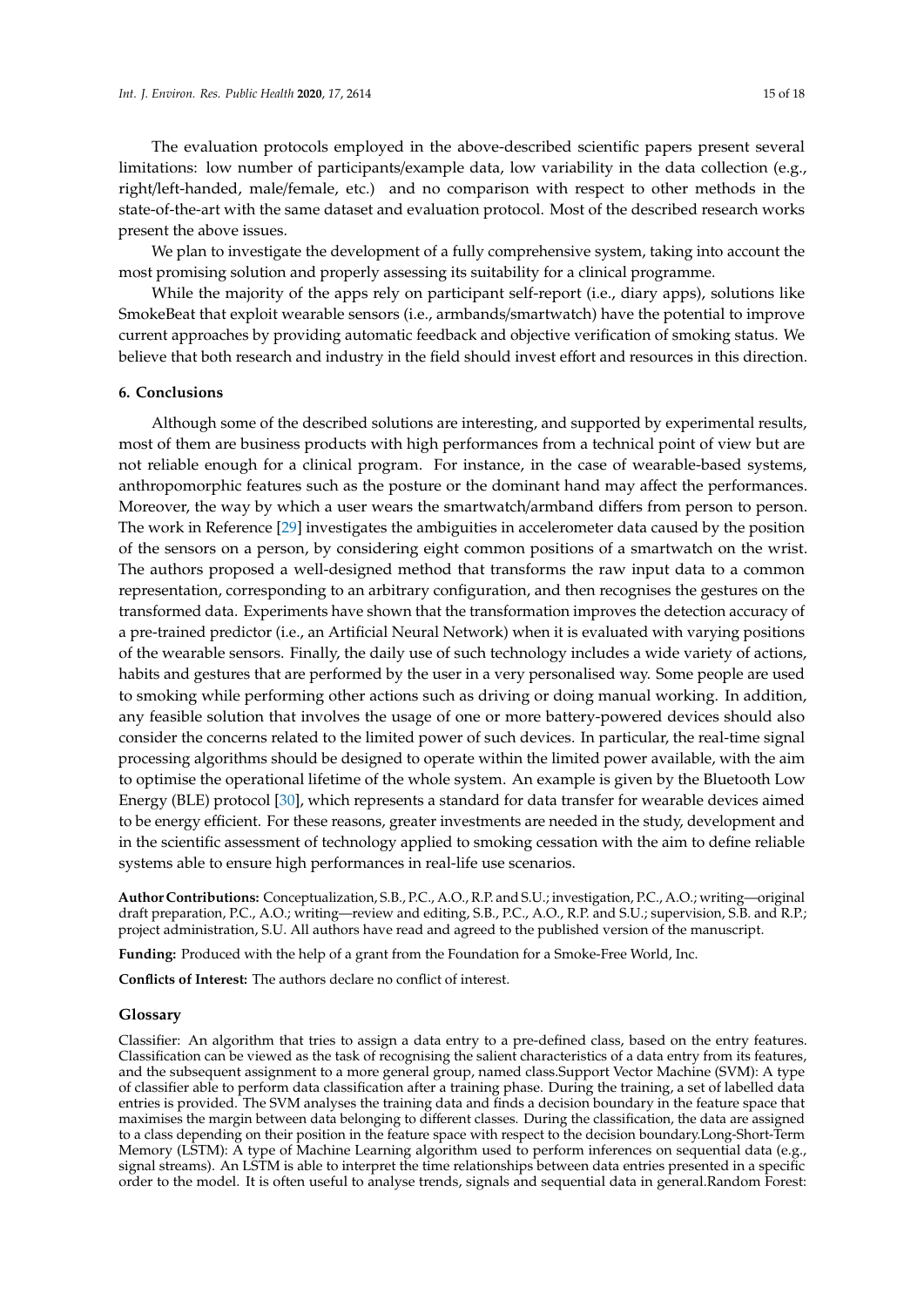A type of Machine Learning classification method that operates by building a multiple decision tree graph that represents sequences of decision rules to split the data into a number of subsets.Conditional Random Field: A type of Machine Learning statistical modelling method used for predicting sequences by exploiting the information of previous predictions (i.e., previous labels) as contextual information.Accelerometer: A device able to measure non-gravitational accelerations.Gyroscope: A device able to measure the orientation and angular velocity exploiting the Earth's gravity to measure the deviation of the orientation of an object from a reference orientation.

## <span id="page-15-0"></span>**Appendix A**

#### *Appendix A.1. Classifier Evaluation*

The aim of this section is to provide a brief overview of the most-used metric used to quantitatively measure the quality of a classifier. This is intended to support the reader in the interpretation of the achieved performance of the revised works.

Let us consider a binary classifier, which aims to classify each data entry into two possible classes, based on the input features. Hence, the classifier assigns each data entry to a class A or a class B. There are four possible cases into a classification result:

- True Positive (TP): an element of class A is classified as A,
- False Positive (FP): an element of class A is classified as B,
- True Negative (TN): an element of class B is classified as B,
- False Negative (FN): an element of class B is classified as A.

<span id="page-15-1"></span>After we process all the data entries, the results of classification can be summarised by a confusion matrix (Table [A1\)](#page-15-1), which correlates the amount of correct classifications and mismatches.

| <b>Table A1.</b> Confusion matrix. |  |
|------------------------------------|--|
|                                    |  |

|                       |   | <b>Real Class</b> |    |
|-----------------------|---|-------------------|----|
|                       |   |                   | R  |
| <b>Assigned Class</b> |   | TP                | FP |
|                       | R | FN                | TN |

#### *Appendix A.2. Classification Quality Measures*

From the confusion matrix, a number of quality measures can be extracted.

 $N = TN + FP$  Number of negative examples (i.e., elements of B),

 $P = TP + FN$  Number of positive examples (i.e., elements of A),<br>Precision =  $TP/(TP + FP)$  Percentage of correct classification for Percentage of correct classification for the positive class (i.e., class A),

 $Accuracy = (TN + TP)/(N + P)$  Percentage of correct classifications (for both classes),<br>Recall =  $TP/P$  Percentage of success on class A.

Percentage of success on class A,

 $Specificity = TN/N$  Percentage of success on class B.

In particular, the Recall metric is also known as Sensitivity, or true positive rate (TPR), as it is related to the probability of success for the positive class.

The F1-score is the weighted harmonic mean of the experiments' precision and recall:

 $F1$ -score = 2 (Precision  $\times$  Recall)/(Precision + Recall).

#### *Appendix A.3. ROC (Receiver Operator Characteristic) Curve*

ROC curves allow to graphically explain the trade-off between the True Positive and False Positive rates (see an example in Figure [A1\)](#page-16-23). Each confusion matrix can be represented as a point P in a ROC graph with coordinates:

## *(Recall, 1-Specificity)*

This point, together with the coordinates  $(0,0)$ ,  $(1,1)$  and  $(1,0)$ , defines a polygon which area, named AUC (Area Under Curve), represents the probability of any element of the dataset to be correctly classified.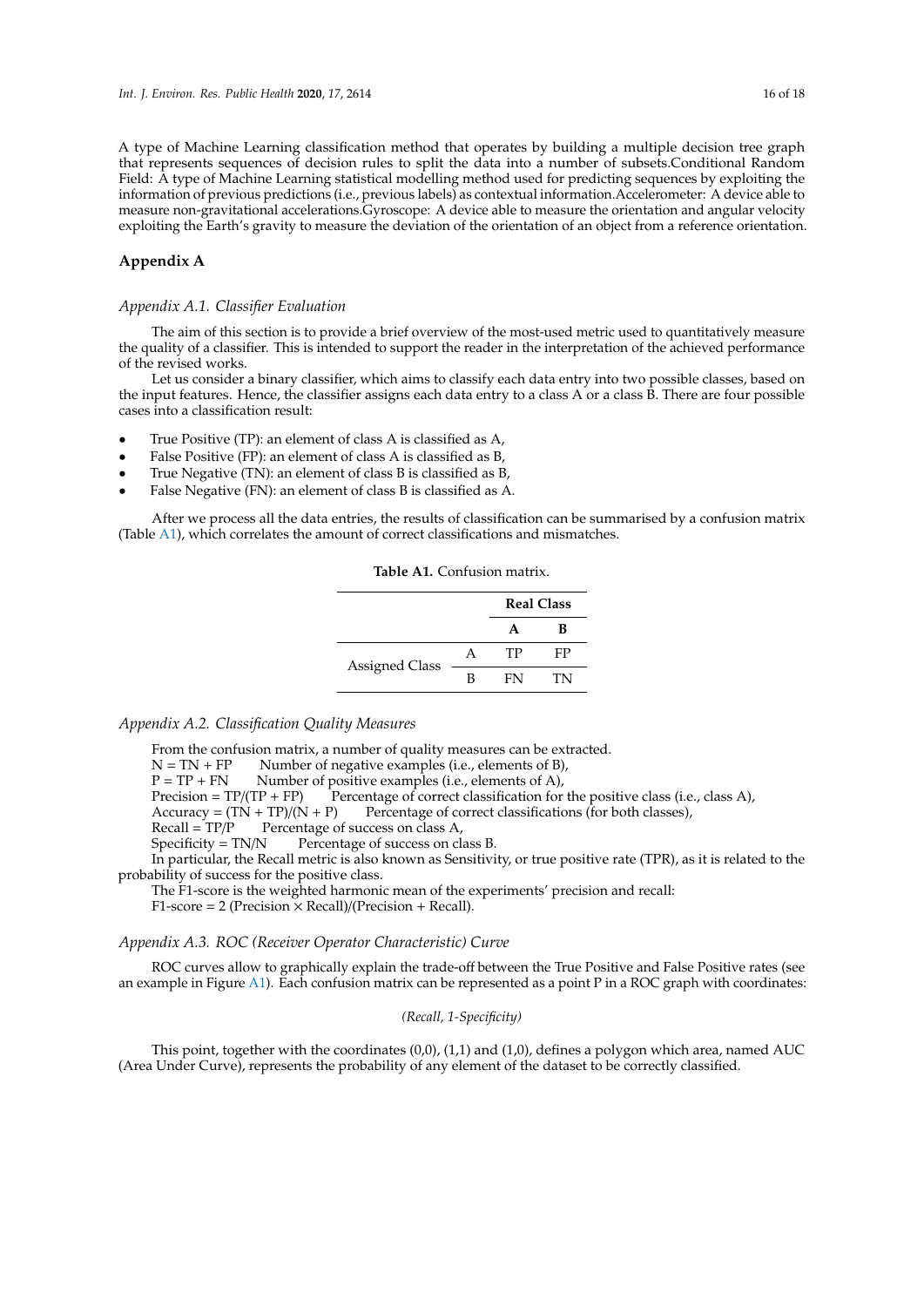<span id="page-16-23"></span><span id="page-16-10"></span><span id="page-16-9"></span><span id="page-16-8"></span>

**Figure A1.** Example of Receiver Operator Characteristic (ROC) curve.

## <span id="page-16-12"></span><span id="page-16-11"></span>**References**

- <span id="page-16-13"></span><span id="page-16-0"></span>1. Lopez-Meyer, P.; Tiffany, S.; Sazonov, E. Identification of cigarette smoke inhalations from wearable sensor data using a support vector machine classifier. In Proceedings of the Engineering in Medicine and Biology Society (EMBC), 2012 Annual International Conference of the IEEE, San Diego, CA, USA, 28 August–1 September 2012; pp. 4050–4053.
- <span id="page-16-14"></span><span id="page-16-1"></span>2. Patil, Y.; Tiffany, S.; Sazonov, E. Understanding smoking behavior using wearable sensors: Relative importance of various sensor modalities. In Proceedings of the Engineering in Medicine and Biology Society (EMBC), 2014 36th Annual International Conference of the IEEE, Chicago, IL, USA, 26–30 August 2014; pp. 6899–6902.
- <span id="page-16-2"></span>3. Lopez-Meyer, P.; Patil, Y.; Tiffany, T.; Sazonov, E. Detection of hand-to-mouth gestures using a RF operated proximity sensor for monitoring cigarette smoking. *Open Biomed. Eng. J.* **2013**, *9*, 41–49. [\[CrossRef\]](http://dx.doi.org/10.2174/1874120701307010041) [\[PubMed\]](http://www.ncbi.nlm.nih.gov/pubmed/23723954)
- <span id="page-16-15"></span><span id="page-16-3"></span>4. Cole, C.A.; Anshari, D.; Lambert, V.; Thrasher, J.F.; Valafar, H. Detecting Smoking Events Using Accelerometer Data Collected Via Smartwatch Technology: Validation Study. *JMIR mHealth uHealth* **2017**, *5*, e189. [\[CrossRef\]](http://dx.doi.org/10.2196/mhealth.9035) [\[PubMed\]](http://www.ncbi.nlm.nih.gov/pubmed/29237580)
- <span id="page-16-16"></span><span id="page-16-4"></span>5. Cole, C.; Janos, B.; Anshari, D.; Thrasher, J.; Strayer, S.; Valafar, H. Recognition of smoking gesture using smart watch technology. In Proceedings of the International Conference on Health Informatics and Medical Systems, Las Vegas, NV, USA, 25 July 2016.
- <span id="page-16-17"></span><span id="page-16-5"></span>6. Maramis, C.; Kilintzis, V.; Scholl, P.; Chouvarda, I. Objective Smoking: Towards Smoking Detection Using Smartwatch Sensors. In *Precision Medicine Powered by pHealth and Connected Health*; Springer: Berlin/Heidelberg, Germany, 2018; pp. 211–215.
- <span id="page-16-6"></span>7. Shoaib, M.; Incel, O.D.; Scholten, H.; Havinga, P. SmokeSense: Online Activity Recognition Framework on Smartwatches. In Proceedings of the International Conference on Mobile Computing, Applications, and Services, Osaka, Japan, 28 February–2 March 2018; pp. 106–124.
- <span id="page-16-7"></span>8. Chen, T.; Zhang, X.; Jiang, H.; Asaeikheybari, G.; Goel, N.; Hooper, M.W.; Huang, M.-C. Are you smoking? Automatic alert system helping people keep away from cigarettes. *Smart Health* **2018**, 158–169. [\[CrossRef\]](http://dx.doi.org/10.1016/j.smhl.2018.07.008)
- <span id="page-16-18"></span>9. Imorph Launching Wearable Technology Solution for Smoking Cessation Clinical Trial. Available online: https://www.wearable-technologies.com/2018/11/[imorph-launching-wearable-technology-solution](https://www.wearable-technologies.com/2018/11/imorph-launching-wearable-technology-solution-for-smoking-cessation-clinical-trial/)[for-smoking-cessation-clinical-trial](https://www.wearable-technologies.com/2018/11/imorph-launching-wearable-technology-solution-for-smoking-cessation-clinical-trial/)/ (accessed on 1 April 2020).
- <span id="page-16-19"></span>10. Dar, R. Effect of Real-Time Monitoring and Notification of Smoking Episodes on Smoking Reduction: A Pilot Study of a Novel Smoking Cessation App. *Nicotine Tob. Res.* **2017**, *20*, 1515–1518. [\[CrossRef\]](http://dx.doi.org/10.1093/ntr/ntx223) [\[PubMed\]](http://www.ncbi.nlm.nih.gov/pubmed/29126209)
- <span id="page-16-20"></span>11. Skinner, A.L.; Stone, C.J.; Doughty, H.; Munafò, M.R. StopWatch: The Preliminary Evaluation of a Smartwatch-Based System for Passive Detection of Cigarette Smoking. *Nicotine Tob. Res.* **2018**, *21*, 257–261. [\[CrossRef\]](http://dx.doi.org/10.1093/ntr/nty008) [\[PubMed\]](http://www.ncbi.nlm.nih.gov/pubmed/29373720)
- <span id="page-16-21"></span>12. Lu, J.; Wang, J.; Zheng, X.; Karmakar, C.; Rajasegarar, S. Detection of smoking events from confounding activities of daily living. In Proceedings of the Australasian Computer Science Week Multiconference, Sydney, Australia, 29–31 January 2019; pp. 1–9.
- <span id="page-16-22"></span>13. Senyurek, V.; Imtiaz, M.; Belsare, P.; Tiffany, S.T.; Sazonov, E. Cigarette Smoking Detection with an Inertial Sensor and a Smart Lighter. *Sensors* **2019**, *19*, 570. [\[CrossRef\]](http://dx.doi.org/10.3390/s19030570) [\[PubMed\]](http://www.ncbi.nlm.nih.gov/pubmed/30700056)